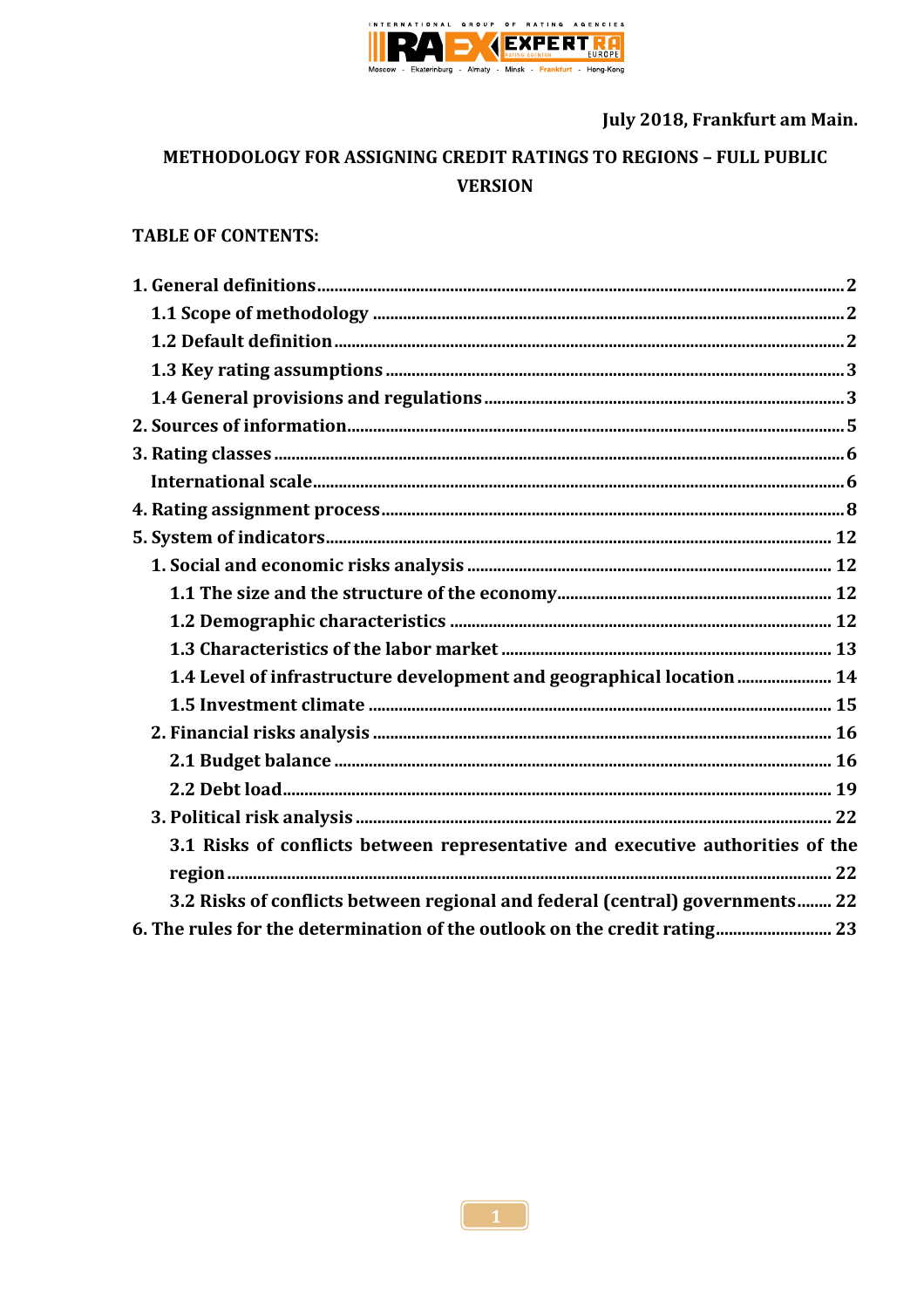

# **1. General definitions**

# **1.1 Scope of methodology**

Rating-Agentur Expert RA GmbH (hereinafter referred to the Agency) assigns credit ratings to regions and municipalities (regional and local governments) in accordance with this methodology.

**Credit rating of a region** represents the opinion of the Agency on the ability of the region to fulfill its financial liabilities fully and in timely manner.

The Agency assigns credit rating in accordance with the international scale in local currency and credit rating in accordance with the international scale in foreign currency.

The general definition mentioned above, is specified as following:

**Credit rating in accordance with the international scale in local currency** represents an opinion of the Agency on the ability of the region to fulfill its financial liabilities nominated in local currency fully and in a timely manner;

**Credit rating in accordance with the international scale in foreign currency** represents an opinion of the Agency on the ability of the region to fulfill its financial liabilities nominated in foreign currency fully and in a timely manner;

In addition, the Agency can assign the short-term credit rating in accordance with the international scale in local currency and short-term credit rating in accordance with the international scale in foreign currency.

The general definition of the short-term rating mentioned in the document "Definitions and rules of the assignment of short-term credit ratings"1, is specified as following:

**Short-term credit rating in accordance with the international scale in local currency** represents an opinion of the Agency on the ability of the region to fulfill its short-term financial liabilities nominated in local currency fully and in a timely manner;

**Short-term credit rating in accordance with the international scale in foreign currency** represents an opinion of the Agency on the ability of the region to fulfill its short-term financial liabilities nominated in foreign currency fully and in a timely manner.

# **1.2 Default definition**

1

Any of the following cases shall be considered as default by the Agency:

- Non-fulfilment of financial liabilities on bonds after the end of the period of technical default (more than 10 business days or shorter period if such period is defined by the covenants of bonds issuance), including: failure to pay interest (coupon) on bonds; non-redemption of a nominal value of bond; non-fulfilment of liability to purchase bond (if such liability included to the issuing covenants (offer to purchase));
- Non-fulfilment of other financial liabilities bearing interest and which shall be repaid (for more than 30 business days);
- Non-fulfilment of other financial liabilities formally not bearing interest, after 10 business days from the day when the court decision entered into force;
- If the rated entity's debt liabilities were restructured within the last two months, and

<sup>1</sup> See the document Definitions and rules of the assignment of short-term credit ratings" published on the website of the Agency:

[https://raexpert.eu/files/Short-term\\_credit\\_ratings\\_definitions.pdf](https://raexpert.eu/files/Short-term_credit_ratings_definitions.pdf)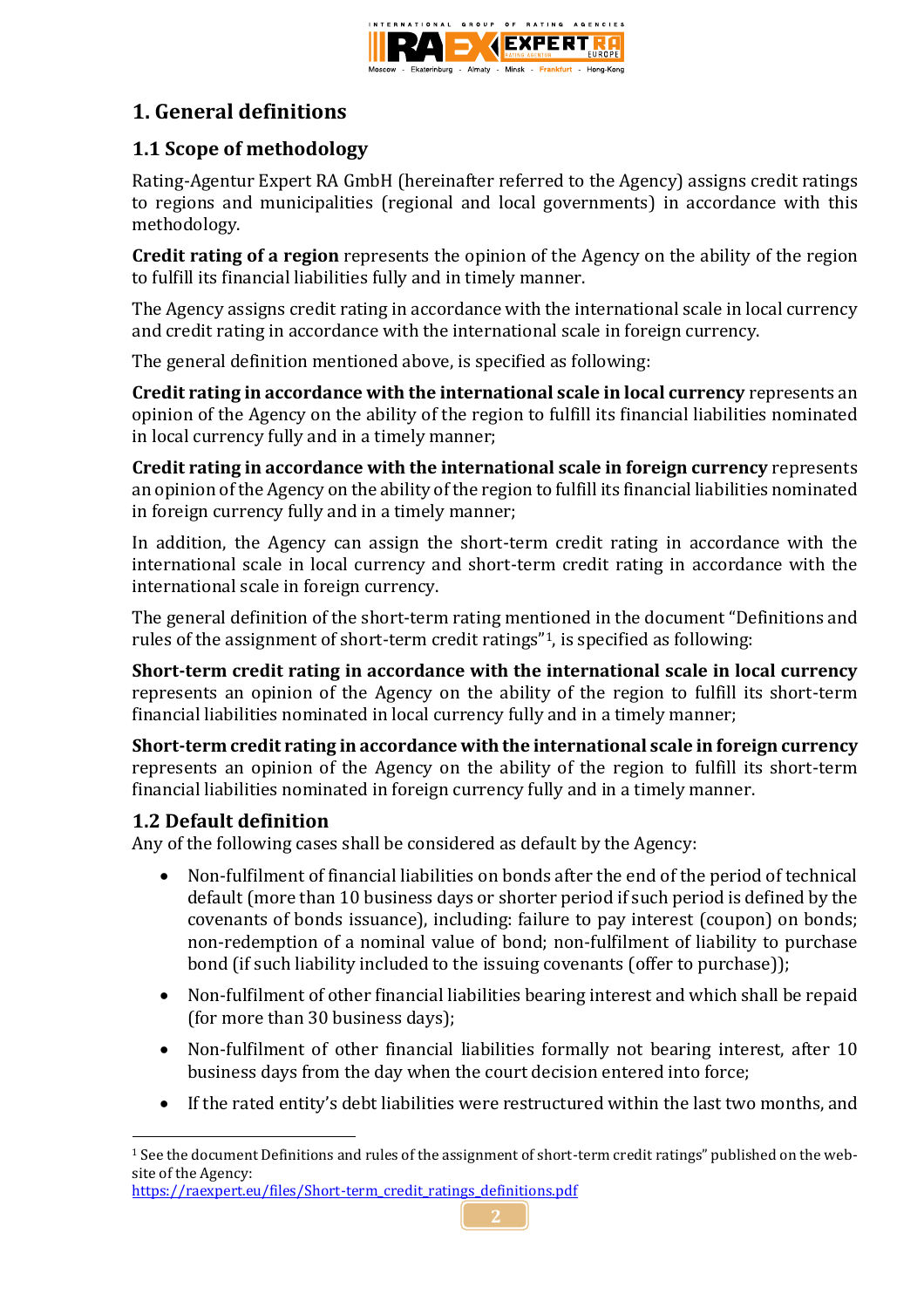

after this creditors have worse conditions comparing with the initially mentioned in the agreements.

According to the Agency's definition, the date of default is the date of the end of corresponding period after the first case of non-fulfillment of liabilities listed by the Agency.

# **1.3 Key rating assumptions**

There are following rating assumptions:

- 1. There is a stable cause-effect relationship between the level of the creditworthiness (hereinafter referred to "creditworthiness" or rating level) of the rated entity and the qualitative and quantitative factors, listed in this methodology;
- 2. Qualitative and quantitative factors can have a linear and non-linear effect on the creditworthiness of the rated entity, the effect can be direct and reverse. Non-linear effect of factors is shown by using stress- and support-factors, that have a strong effect on the credit rating (detailed description of the qualitative and quantitative factors, influencing the ability of the rated entity to fulfill accepted financial liabilities, as well as description of their influence on the rating and the rating outlook are provided in the section "System of indicators");
- 3. The weight of each factor is determined according to the degree of its influence on the creditworthiness;
- 4. Indicators can have "limited intervals" for their influence on the rating score; if the value of an indicator goes beyond the "limited interval", it does not affect the rating score. If the value of the indicator is higher than the benchmark of the maximum score (for the indicators having positive correlation with the creditworthiness), it does not have an additional positive effect on the rating score. If the value of the indicator is below the benchmark of minimum score (for the indicators having negative correlation with the creditworthiness), it does not have an additional positive effect on the rating score. If the value of the indicator is below the benchmark of minimum score (for the indicators having positive correlation with the creditworthiness), it does not have an additional negative effect on the rating score (with the exception for the indicators having stress-factors). If the value of indicator is higher than the benchmark of minimum score (for the indicators having negative correlation with the creditworthiness), it does not have an additional negative effect on the rating score (with exception for the indicators having stress-factors).

# **1.4 General provisions and regulations**

In accordance with the Regulation (EC) No 1060/2009 of the European Parliament and of the Council of 16 September 2009 on credit rating agencies and further amending or supplementing regulation (hereinafter – the CRA regulation) Rating-Agentur Expert RA GmbH strictly follows the requirements regarding the maintenance of its methodologies:

- The Agency uses the methodologies that are rigorous, systematic and continuous;
- The Agency discloses on its website information on the methodologies, models and key rating assumptions accompanied with the explanation of assumptions, parameters, limits and uncertainties surrounding the models and rating methodologies.
- Methodologies, models and key rating assumptions such as mathematical or correlation assumptions used for determining credit ratings are properly maintained,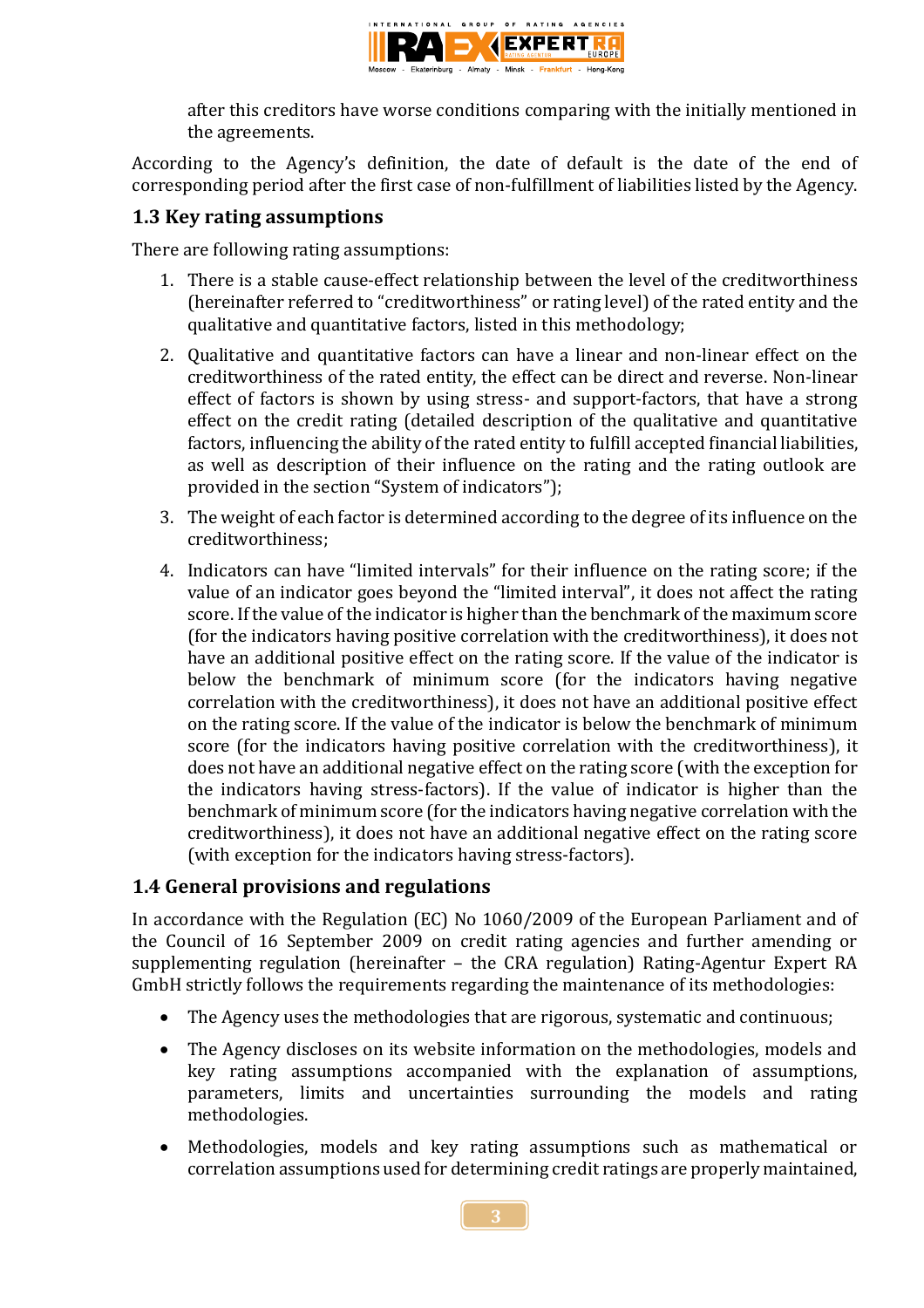

up-to-date and subject to a comprehensive review on a periodic basis.

- There are internal procedures established for regular review of methodologies in order to be able to properly reflect the changing conditions in the underlying asset markets.
- The Agency monitors and reviews its methodologies on an ongoing basis and at least annually, in particular where material changes occur that could have an impact on a rating. The Agency monitors the impact of changes in macroeconomic or financial market conditions on ratings.
- There is a review function responsible for periodically reviewing the Agency's methodologies and any significant changes or modifications thereto as well as the appropriateness of those methodologies, where they are used or intended to be used for the assessment of new financial instruments.
- The Agency publishes the proposed material changes or proposed new rating methodologies on its website, together with a detailed explanation of the reasons for and the implications of the proposed material changes or proposed new rating methodologies, inviting stakeholders to submit comments within a period of one month.
- The Agency notifies ESMA of the intended material changes to the rating methodologies or the proposed new rating methodologies when the proposed changes or proposed new rating methodologies are published on its website. After the expiry of the consultation period, the Agency notifies ESMA of any changes due to the consultation.
- When the rating methodologies are changed, the Agency immediately discloses the likely scope of ratings to be affected, informs ESMA and publishes on its website the results of the consultation and the new rating methodologies together with a detailed explanation thereof and their date of application. The affected ratings are reviewed as soon as possible and no later than six months after the change, in the meantime placing those ratings under observation. The Agency re-rates all ratings that have been based on those methodologies if, following the review, the overall combined effect of the changes affects those ratings.
- Changes in ratings are issued in accordance with the Agency's published methodologies. The Agency ensures that the ratings and the outlooks it issues are based on a thorough analysis of all the information that is available to it and that is relevant to its analysis according to the applicable rating methodologies. The information the Agency uses in assigning ratings and outlooks is of sufficient quality and from reliable sources. The Agency issues ratings and rating outlooks stipulating that the rating is the Agency's opinion and should not be regarded as a recommendation to buy, hold or sell any securities or assets, or to make investment decisions.
- Changes in the quality of information available for monitoring an existing rating are disclosed with the rating review and, if appropriate, a revision of the rating is made.
- If the Agency becomes aware of errors in its methodologies it shall immediately notify ESMA about those errors and all affected rated entities, explaining the impact the on ratings and indicating the need to review issued ratings. If errors have an impact on ratings, the Agency shall publish them on its website and correct the errors in the methodologies.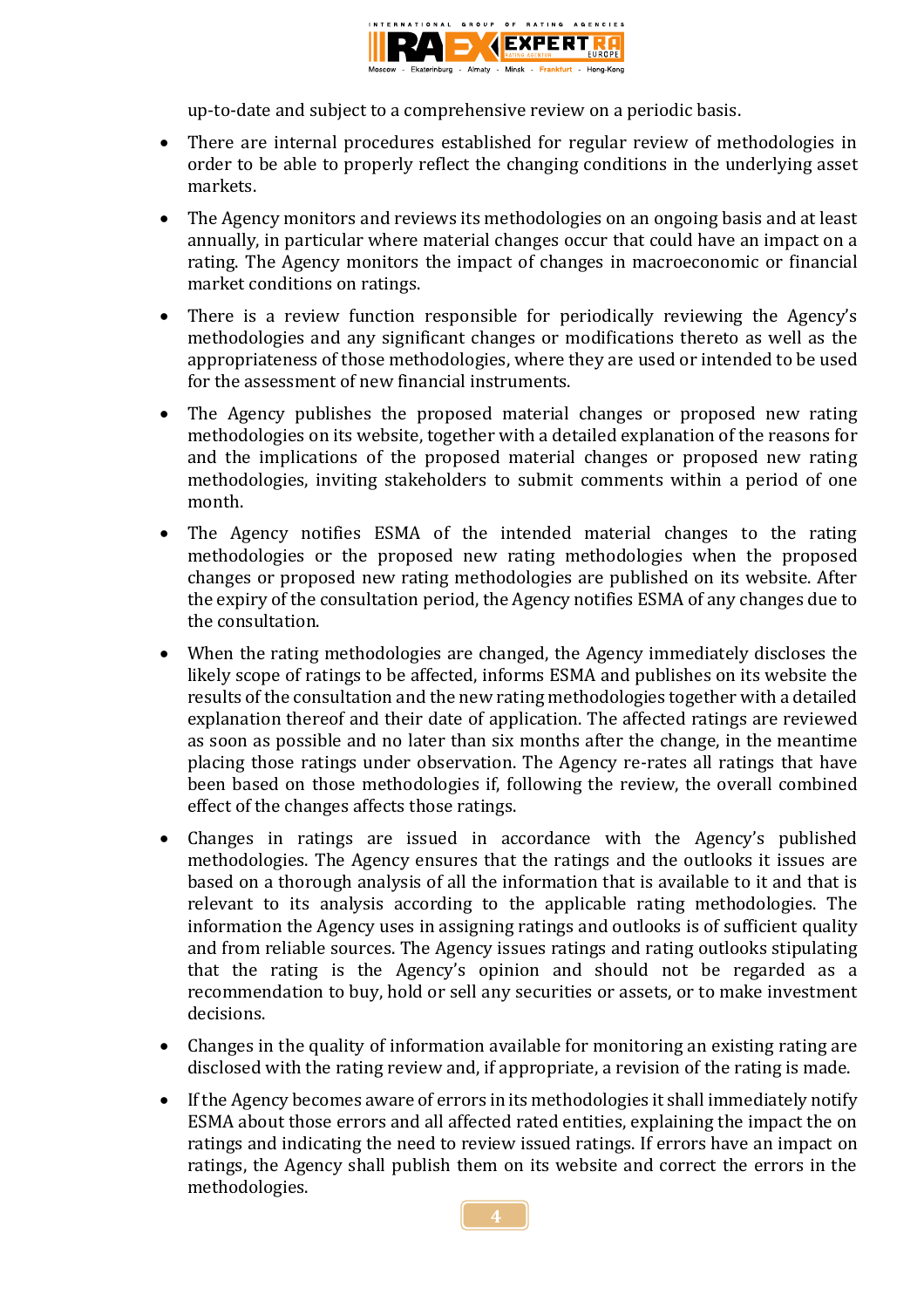

# **2. Sources of information**

While assigning the rating score, the following sources of information are used:

- Annual reports on the region's consolidated budget execution and the execution of budgets of state territorial off-budgetary fund for three years preceding the rating assignment;
- Extracts from the book of regional government debt as of the last reporting date, as of the end of the last completed year and for two previous years;
- Standard questionnaire;
- Prospectuses for scheduled or circulated bond emissions;
- Information from the mass media and other public sources, including official websites of local statistical office and authorities of a country.

If the information provided by the rated entity is not enough for the analysis, the Agency has to refuse from assignment / maintaining current credit rating. If the rated entity has existing rating in this situation, this rating shall be withdrawn without confirmation.

Adequacy of the information for the assignment of the credit rating shall be determined on the basis of ability / or disability to make an assessment in accordance with this methodology.

The main criteria used to determine the adequacy of the information are following:

 Ability to make an analysis of the rated entity on the basis of factors, listed in this methodology (see Section 5. "System of indicators");

If the mentioned criteria are satisfied, but the Agency was not provided with the full set of information requested, the Agency has a right to assign rating taking into account adjustments for the score of some factors, which shall be approved by the rating committee. As a general rule, such adjustments shall be conservative (have negative influence). Absence of information shall be considered as negative information by the Agency.

The Agency checks the reliability of the information provided by the entity in accordance with the internal procedure of the Agency. If the Agency detects signs of significant nonreliability of the financial statements and other information provided by the entity, the Agency refuses from the assignment / maintaining of current rating. If the entity has current rating in this situation, this rating shall be withdrawn without confirmation.

If the Agency detects signs of minor manipulation with the financial statements and other information provided by the entity, the Agency can reduce the score for some factors, or assign "other" stress-factor.

If two or more sources of information contradict each other and the entity does not provide proper explanation of these contradictions, the responsible expert uses the source of information that better and more conservatively reflects the risks of the rated object.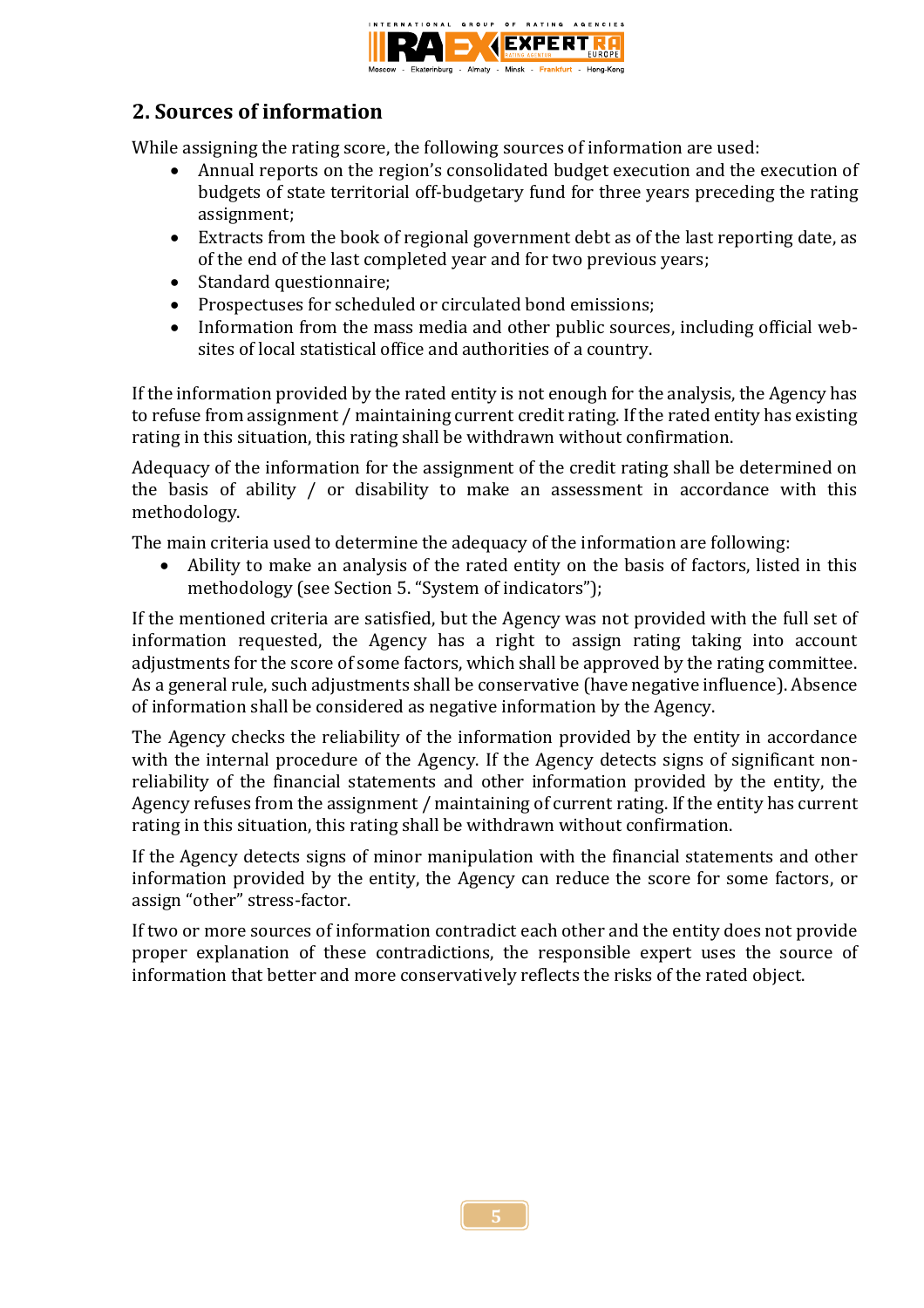

# **3. Rating classes**

During the process of assigning the rating, the Agency uses international scale. **All public documents contain only the ratings according to the international scale.**

# **International scale**

The region can be classified into one of the following rating classes:

# **Class AAA**: **The highest level of creditworthiness.**

In the short-run the region will ensure timely fulfillment of all its financial liabilities, both current and contingent, with exceptionally high probability. In the mid-run there is a significant probability that the liabilities will be fulfilled even in case of significant unfavorable changes in the macroeconomic and market indicators.

# **Class AA: Very high level of creditworthiness.**

In the short-run the region will ensure timely fulfillment of all its financial liabilities, both current and contingent, with very high probability. In the mid-run there is a significant probability that the liabilities will be fulfilled if the macroeconomic and market indicators remain stable.

# **Class A: High level of creditworthiness.**

In the short-run the region will ensure timely fulfillment of all its financial liabilities, both current and contingent, with high probability. In the mid-run the probability of fulfilling the liabilities requiring significant payments depends greatly on the stability of the macroeconomic and market indicators.

# **Class ВBB: Moderately high level of creditworthiness.**

In the short-run the region will ensure timely fulfillment of all its current financial liabilities, as well as small- and medium-sized contingent liabilities with high probability. Probability of financial difficulties in case of incurred contingent liabilities requiring significant lumpsum payments is considered as moderately low. In the mid-run the probability of fulfilling the liabilities depends on the stability of the macroeconomic and market indicators.

# **Class ВB: Sufficient level of creditworthiness.**

In the short-run the region will ensure timely fulfillment of all its current financial liabilities, as well as small- and medium-sized contingent liabilities with high probability. Probability of financial difficulties in case of incurred contingent liabilities requiring significant lumpsum payments is considered as moderate. In the mid-run the probability of fulfilling the liabilities depends on the stability of the macroeconomic and market indicators.

# **Class В: Moderately low level of creditworthiness.**

In the short-run the region will ensure timely fulfillment of almost all of its current financial liabilities with high probability. Probability of not fulfilling incurred contingent liabilities requiring large payments is moderately high. In the mid-run the probability of fulfilling the liabilities depends on the stability of the macroeconomic and market indicators.

# **Class СCC: Low level of creditworthiness.**

In the short-run the probability of not fulfilling financial liabilities of the region is high.

# **Class СC: Very low level of creditworthiness (close to default).**

In the short-run the probability of not fulfilling financial liabilities of the region is very high.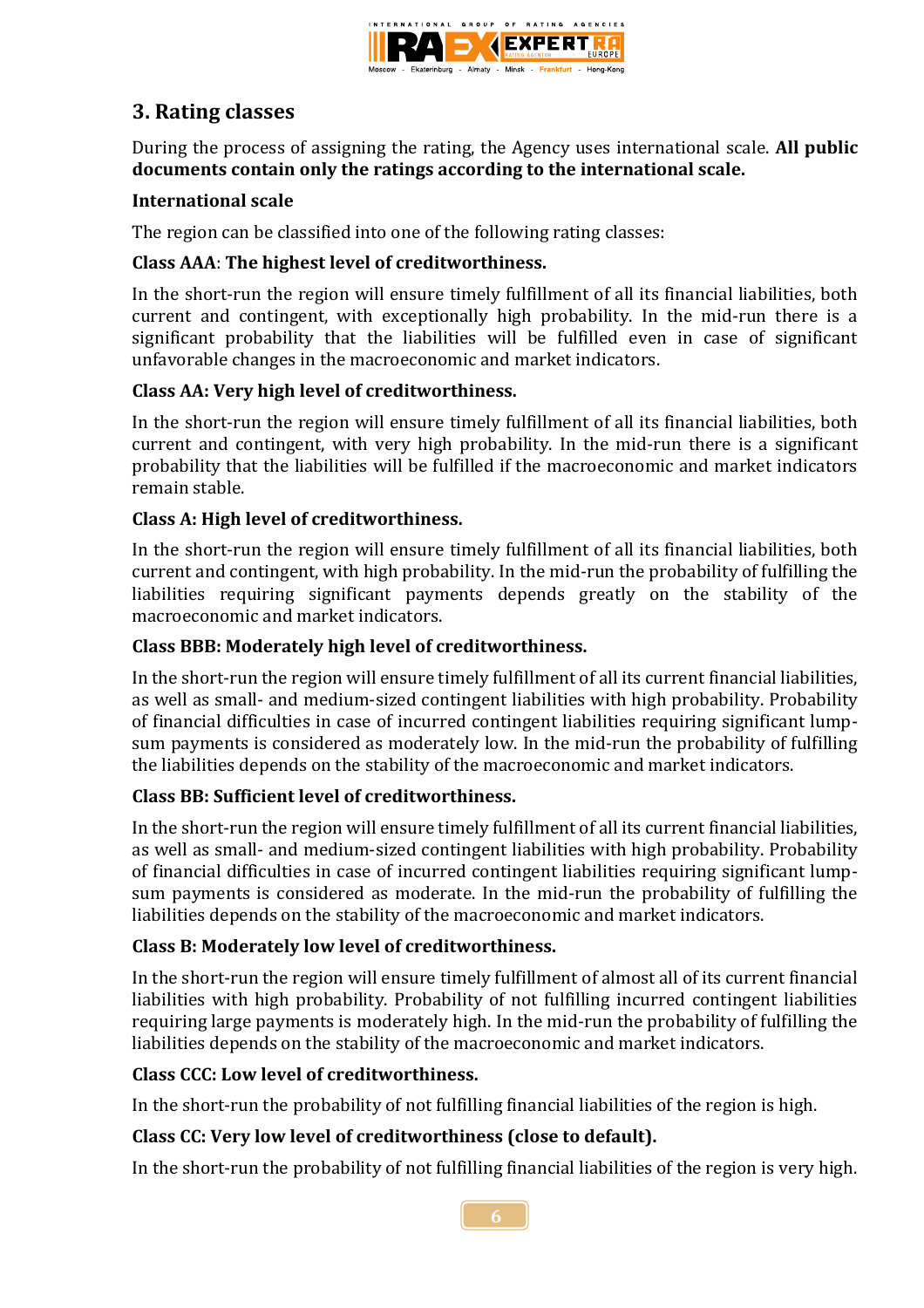

# **Class С: The lowest level of creditworthiness (partial default).**

The region is not ensuring timely fulfillment of some financial liabilities.

# **Class D: Default**

The region is not ensuring the fulfillment of all its financial liabilities.

The bonds of the region can be classified into one of the following rating classes:

# **Class AAA**: **The highest level of reliability.**

In the short-run the region will ensure timely fulfillment of all its financial liabilities within the framework of the bond issue with exceptionally high probability. In the mid-run there is a significant probability that the liabilities will be fulfilled even in case of significant unfavorable changes in the macroeconomic and market indicators.

# **Class AA: Very high level of reliability.**

In the short-run the region will ensure timely fulfillment of all its financial liabilities, within the framework of the bond issue with very high probability. In the mid-run there is a significant probability that the liabilities will be fulfilled if the macroeconomic and market indicators remain stable.

# **Class A: High level of reliability.**

In the short-run the region will ensure timely fulfillment of all its financial liabilities within the framework of the bond issue with high probability. In the mid-run the probability of fulfilling the liabilities requiring significant payments depends greatly on the stability of the macroeconomic and market indicators.

# **Class ВBB: Moderately high level of reliability.**

In the short-run the region will ensure timely fulfillment of all its current financial liabilities within the framework of the bond issue, as well as small- and medium-sized contingent liabilities, with high probability. The probability of financial difficulties in case of other liabilities requiring significant lump-sum payments is considered as moderately low. In the mid-run the probability of fulfilling the liabilities depends on the stability of the macroeconomic and market indicators.

# **Class ВB: Sufficient level of reliability.**

In the short-run the region will ensure timely fulfillment of all its current financial liabilities within the framework of the bond issue, as well as small- and medium-sized contingent liabilities, with high probability. The probability of financial difficulties is considered as moderate in case of other liabilities requiring significant payments. In the mid-run the probability of fulfilling the liabilities depends on the stability of the macroeconomic and market indicators.

# **Class В: Moderately low level of reliability.**

In the short-run the region will ensure timely fulfillment of almost all of its current financial liabilities within the framework of the bond issue with high probability. The probability of not fulfilling contingent liabilities is moderately high. In the mid-run the probability of fulfilling the liabilities depends on the stability of the macroeconomic and market indicators.

# **Class СCC: Low level of reliability.**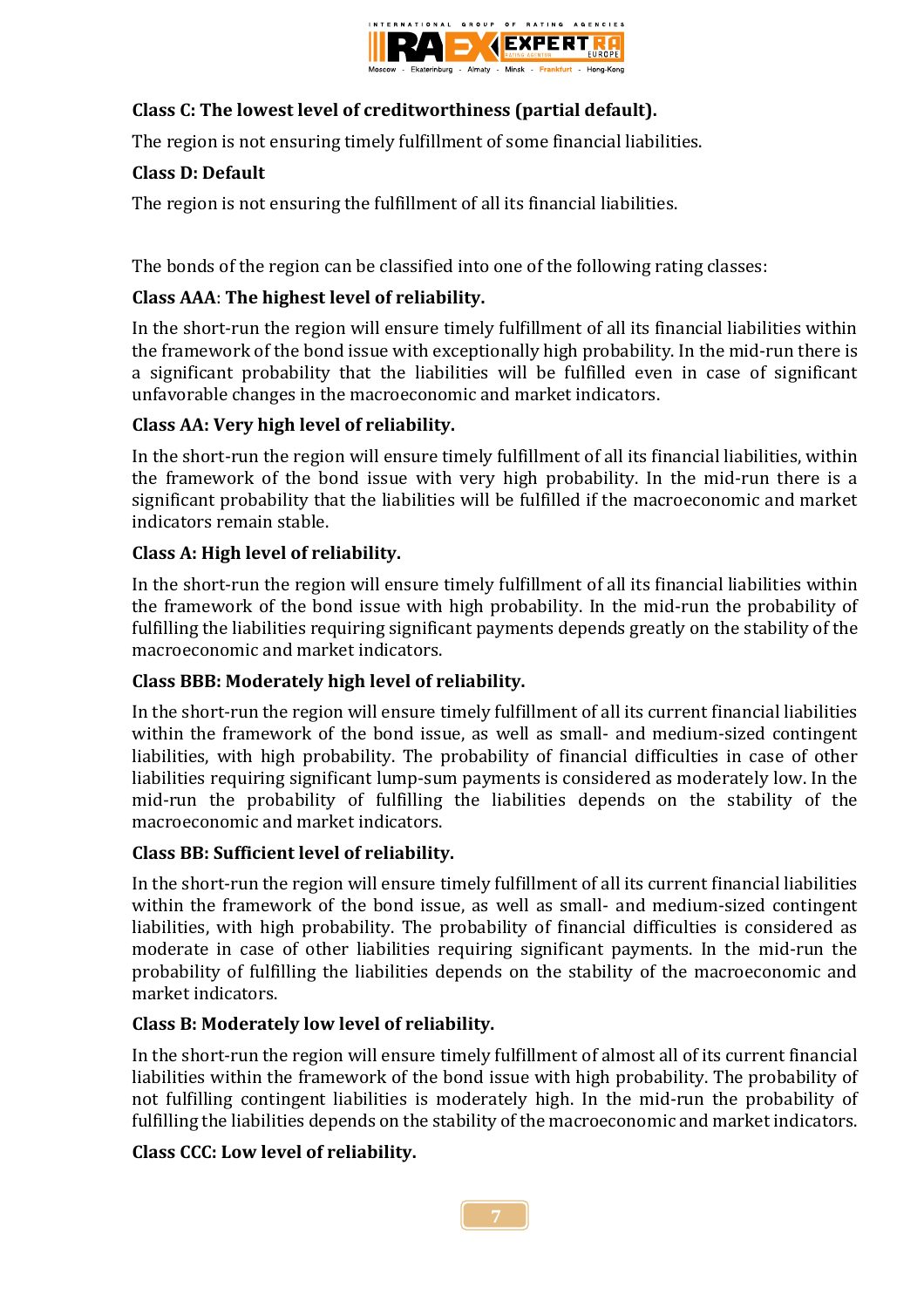

In the short-run the probability of not fulfilling financial liabilities of region within the framework of the bond issue is high.

# **Class СC: Very low level of reliability (close to default).**

In the short-run the probability of not fulfilling occurring financial liabilities of the region within the framework of the bond issue is very high.

# **Class С: The lowest level of reliability (partial default).**

The region is not ensuring timely fulfillment of some financial liabilities within the framework of the bond issue.

## **Class D: Default.**

The region is not ensuring the fulfillment of almost all its financial liabilities within the framework of the bond issue.

One of the above rating levels that can be assigned to the region or regional bonds (excluding AAA and ratings below CCC) may be supplemented with  $(+)$  or  $(-)$  sign depending on the value of the rating score.

# **4. Rating assignment process**

The scheme of the region's creditworthiness analysis has several levels. The region's creditworthiness analysis is based on the assessment of three main groups of factors: *1. Social and economic risks analysis; 2. Financial risks analysis; 3. Political risks analysis*. Each group is divided into several large integral factors (see the logic scheme on the page 9).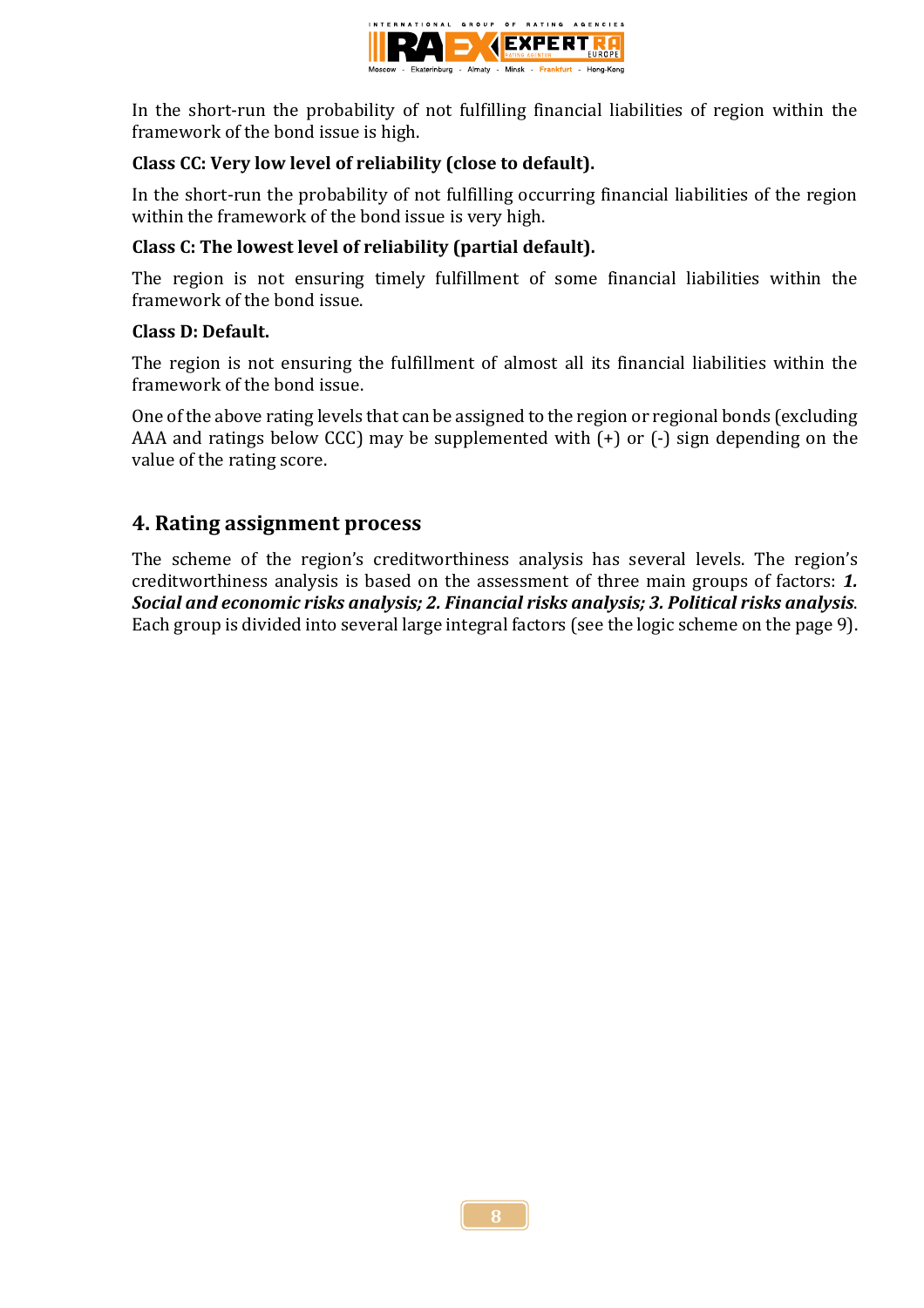

#### **Logic scheme:**

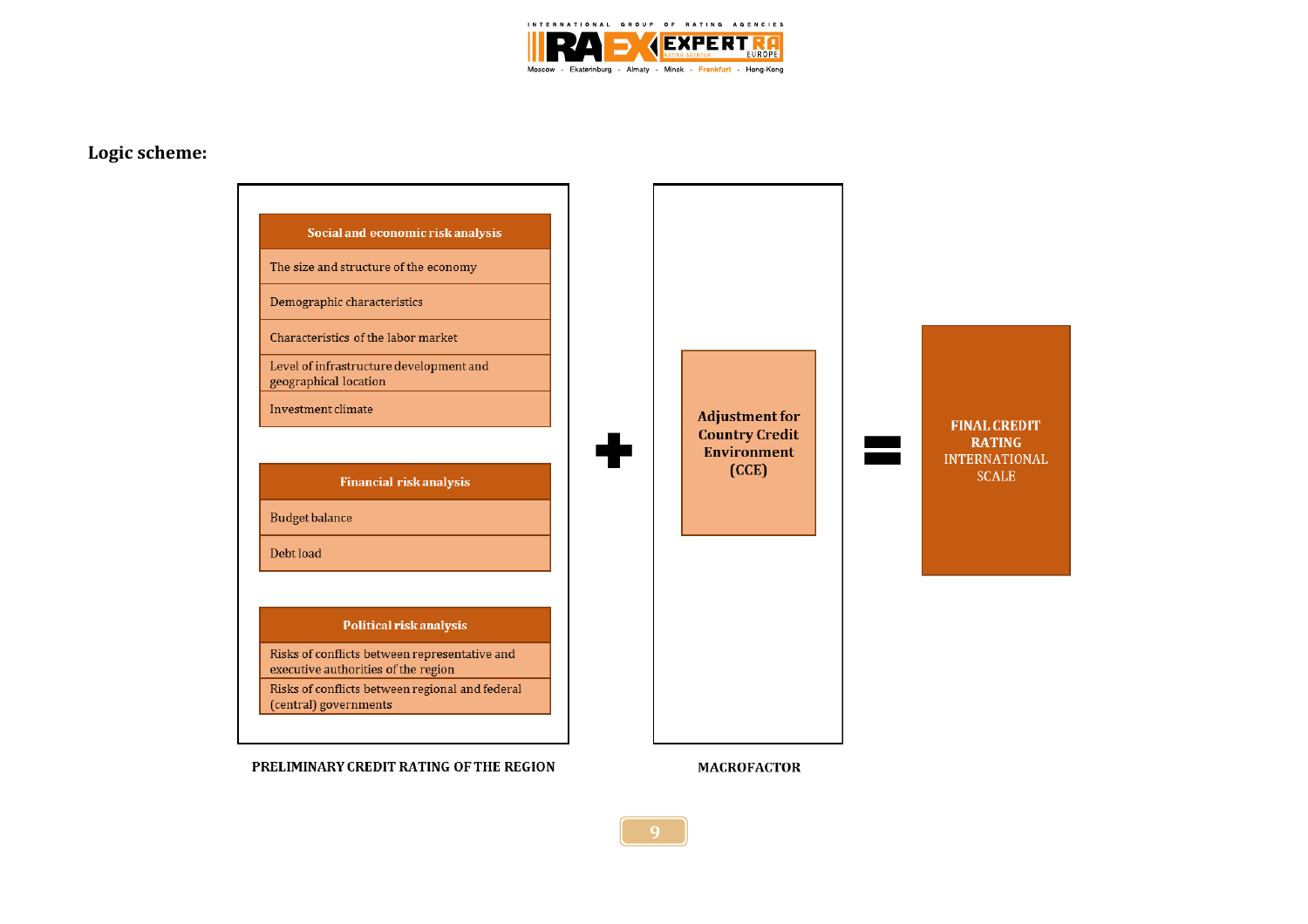

Several indicators are analyzed within the framework of analysis of each integral factor. Scores for the indicators within each integral factor can be equal to one of the following values:

|        | Factor (indicator) has positive influence on the creditworthiness level            |
|--------|------------------------------------------------------------------------------------|
| 0,5    | Factor (indicator) has moderately positive influence on the creditworthiness level |
|        | Factor (indicator) has neutral influence on the creditworthiness level             |
| $-0,5$ | Factor (indicator) has moderately negative influence on the creditworthiness level |
| $-1$   | Factor (indicator) has negative influence on the creditworthiness level            |

The score for each integral factor is determined as a sum of scores for separate indicators within a group being weighted in a certain manner. Weights of indicators are provided in the Annex 1. "List of indicators and corresponding weights" (page 24).

Benchmarks for each indicator are based on the data for all regions of a particular country, and then the score is assigned on the basis thereof. If the indicator for the region cannot be assessed directly according to the algorithm provided in this Methodology, the expert shall use the similar indicator for local statistical or fiscal standards or assess this indicator based on his/ her reasoned opinion2.

The preliminary **rating score** is determined as a weighted sum of scores for all integral factors.

Triggers for automatic rating assignment for rating classes CCC, CC, C or D (according to the international scale):

| <b>Level</b> |           | <b>Condition</b>                                                             |
|--------------|-----------|------------------------------------------------------------------------------|
| CCC          |           | Rating score according to the methodology from -70 to -50;                   |
|              | <b>OR</b> |                                                                              |
|              |           | The share of short-term liabilities (which the region must fulfill within 12 |
|              |           | months) in the structure of the region 's debt exceeds 50%;                  |
|              |           | $\pm$                                                                        |
|              |           | absence of sufficient volume of liquid assets, or agreement on debt          |
|              |           | rescheduling or refinancing;                                                 |
| cc           |           | Technical default within the framework of the bond issue;                    |
|              | <b>OR</b> |                                                                              |
|              |           | The share of short-term liabilities (which the region must fulfill within 12 |
|              |           | months) in the structure of the region's debt exceeds 75%;                   |
|              |           |                                                                              |
|              |           | absence of sufficient volume of liquid assets, or documented agreement       |
|              |           | on debt rescheduling or refinancing;                                         |
| C            |           | Default on coupon within the framework of the bond issue;                    |
|              |           | $\pm$                                                                        |
|              |           | absence of documented agreement on debt rescheduling or refinancing          |
| D            |           | Default on claim for early bond redemption or on repayment within the        |
|              |           | framework of the bond issue                                                  |
|              |           | ╋                                                                            |
|              |           | absence of documented agreement on debt rescheduling or refinancing          |
|              | <b>OR</b> |                                                                              |
|              |           | Region is in the process of default                                          |

<sup>1</sup>  $2$  In this case justification shall be provided.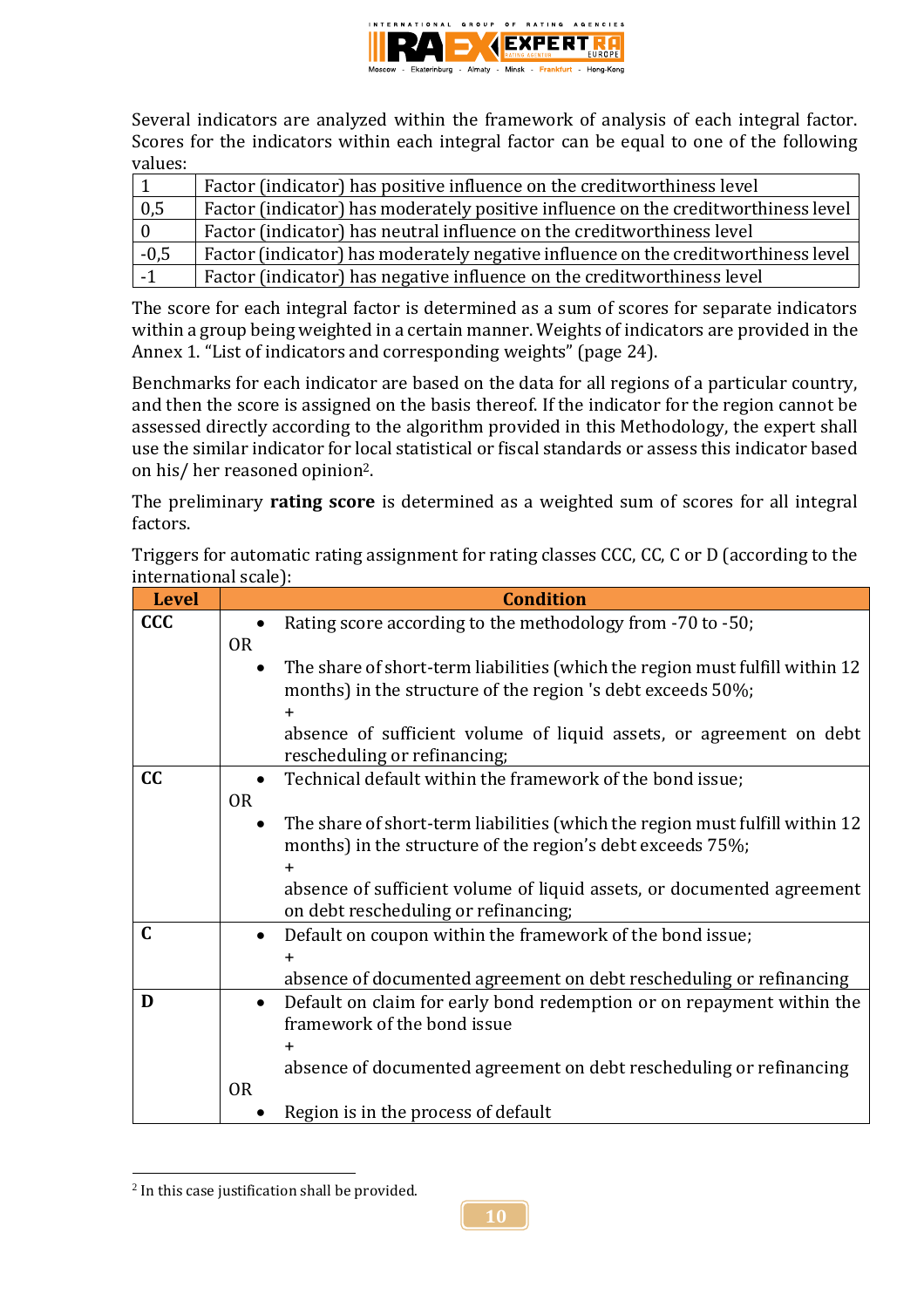

The preliminary ratings are then transferred to the international scale through the adjustment for the Country Credit Environment rating (CCE) in foreign currency. The obtained rating is credit rating in accordance with the international scale in local currency. The credit rating in accordance with the international scale in foreign currency is the lowest of credit rating in accordance with the international scale in local currency and sovereign government credit rating in foreign currency of the country where this region is located. Both credit ratings of a region in local and foreign currency refer to one rating scale.

The rating of a region according to the international scale in local currency is usually capped by the Sovereign government credit rating in local currency of the country where this region is located, as well as rating of a region according to the international scale in foreign currency is usually capped by the Sovereign government credit rating in foreign currency of the country where this region is located. The Agency publishes only final ratings in accordance with the international scale in local and foreign currency.

In addition to the abovementioned ratings, the Agency can assign short-term credit ratings in local and foreign currency. The assigning of these ratings is performed through the transferring the long-term credit ratings in local and foreign currency respectively to the short-term rating scale on the basis of "Rating correspondence table" described in the document "Definitions and rules of the assignment of short-term credit ratings"3.

1

<sup>3</sup> See the document Definitions and rules of the assignment of short-term credit ratings" published on the website of the Agency:

[https://raexpert.eu/files/Short-term\\_credit\\_ratings\\_definitions.pdf](https://raexpert.eu/files/Short-term_credit_ratings_definitions.pdf)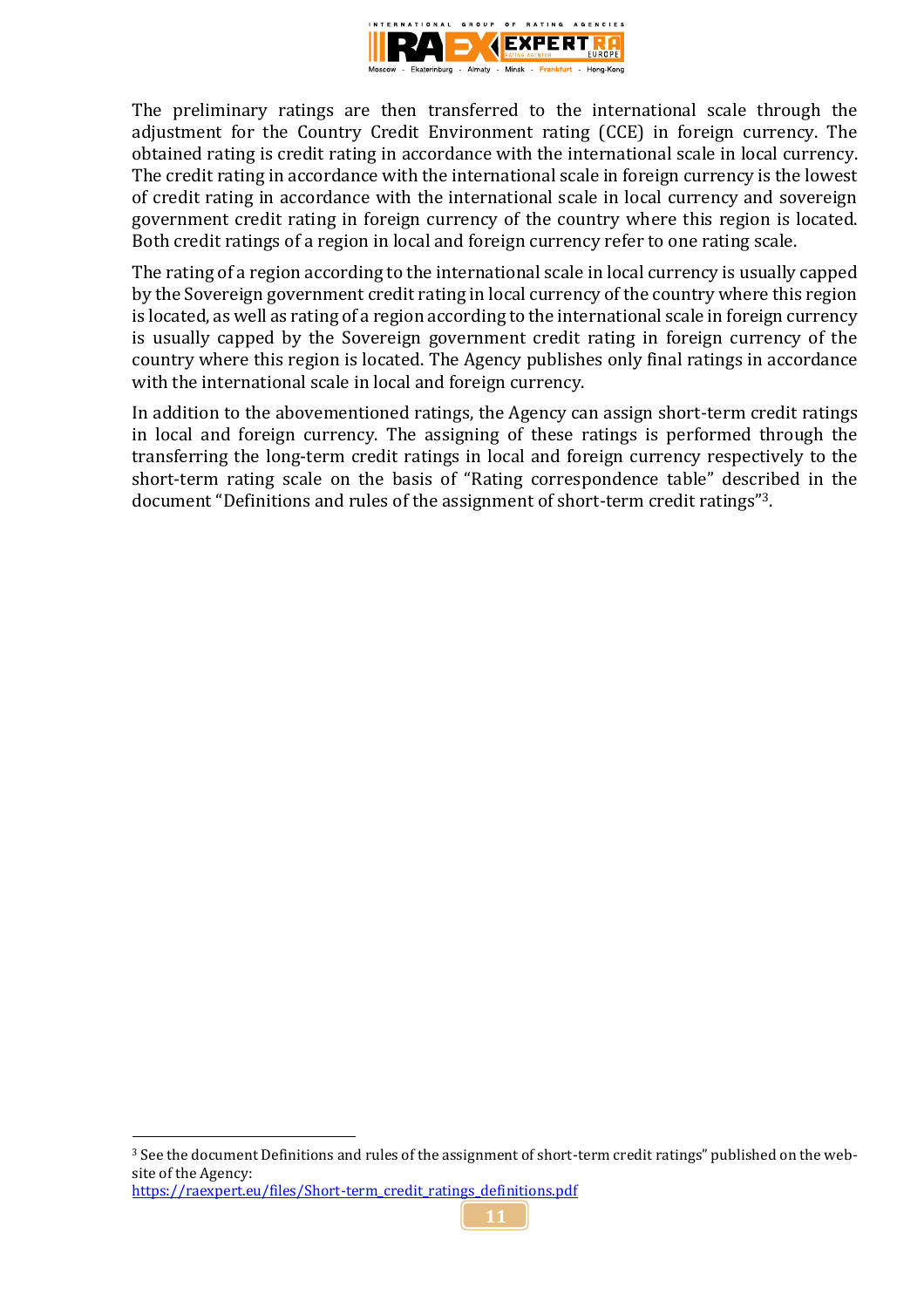

# **5. System of indicators**

# **1. Social and economic risks analysis**

# **1.1 The size and the structure of the economy**

# **Gross regional product (GRP)<sup>4</sup> per capita**

*Sources of information: The questionnaire; data from the official statistics service; data from the State authority which is in charge of the national financial policy.*

The level of economic development, expressed by the GRP per capita, is the basic indicator describing the wealth levels and labor productivity in the regional economy, and therefore – regional tax base strength. A region with high levels of GRP per capita, as compared with the country average or regional peers, has usually more fiscal independence and, all else being equal, support the creditworthiness assessment of the regional government.

Gross regional product (GRP) per capita (compared with other regions)

The assessment is done for the year preceding the last full year

Dynamics of the GRP per capita (compared with other regions)

The assessment is done by aggregation of scores for two full years, preceding the last full year

# **Gross regional product (GRP) structure**

*Sources of information: The questionnaire; data from the official statistics service; data from the State authority which is in charge of the national financial policy.*

The diversification of the regional economy and, therefore, its tax base diversification, also significantly influences the stability of the regional budget income. The fiscal stance of a region having a well-diversified economy with high share of defensive industries is less exposed to macroeconomic and market shocks. On the other hand, a region with a highly concentrated economy is prone to have very volatile revenues and it is more likely that it would need additional financial support from other budget tiers in periods of economic distress.

The assessment is based on the results of the last full year (expert's assessment<sup>5</sup>)

# **1.2 Demographic characteristics**

# **Population**

1

*Sources of information: The questionnaire; data from the official statistics service.*

Population and its dynamics are factors which affect the regional tax base, especially the collection of personal income tax (PIT). A large and increasing population correlates with a higher amount of potentially collected taxes, while a small and decreasing population reduces the region's revenues.

Average annual population

<sup>4</sup> Gross regional product - analogue of GDP for regions/ territories inside the country (the same as regional GDP).

<sup>&</sup>lt;sup>5</sup> The assessment shall be done by the responsible expert.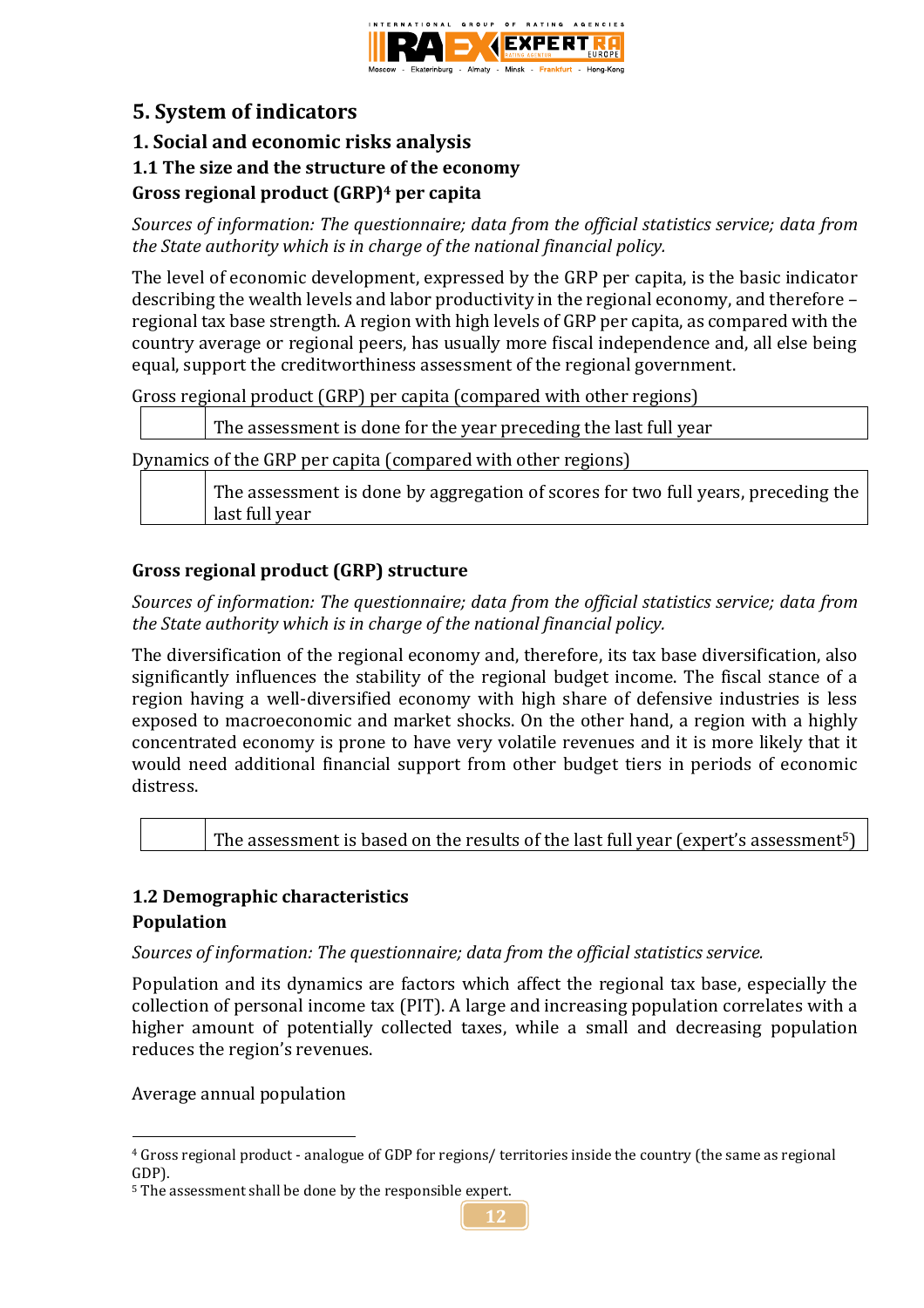

# The assessment is based on the results of the last full year

#### Average annual population dynamics

The assessment is done by aggregation of scores for the last three full years

#### **Dependency ratio<sup>6</sup>**

*Sources of information: The questionnaire; data from the official statistics service.*

The Agency assesses the age structure of the regional population. A high share of nonworking age population resulting in higher dependency ratios, increase the potential level of social spending on the regional budget while at the same time decreasing the tax base for personal taxes, such as PIT.

Value of the dependency ratio

|  | The assessment is done for the year preceding the last full year |
|--|------------------------------------------------------------------|
|  |                                                                  |

Dynamics of the dependency ratio

Scoring is done by aggregation of scores for two full years, preceding the last full year

## **1.3 Characteristics of the labor market**

#### **Average salary**

*Sources of information: The questionnaire; data from the official statistics service.*

Average salary is used as a more accurate measure for the assessment of the personal income tax base characteristics, as compared with the level of total personal income, which can be distorted by non-registered income. Higher levels of average salary result in higher fiscal income and, all else being equal, in a higher level of creditworthiness.

Average salary

The assessment is based on the results of the last full year

Dynamics of the average salary

The assessment is done by aggregation of scores for the last three full years (expert's assessment)

#### **Unemployment rate<sup>7</sup>**

1

#### *Sources of information: The questionnaire; data from the official statistics service.*

High unemployment rates negatively affect the fiscal performance of the region. Elevated unemployment potentially increases the level of social payments and other related costs for the regional budget. At the same time, even if unemployment related expenditures are partly or fully mitigated by the transfers from another budget tier, the high share of unemployed population reduces the regional tax base. Consequently, higher unemployment rates will usually increase the risks of deficit and debt increase.

<sup>6</sup> Dependency ratio is a measure which shows the number of dependents (which are younger and older that working age) to the total population in working age. Also referred as the "total dependency ratio".

<sup>7</sup> According to the methodology from the International Labor Organization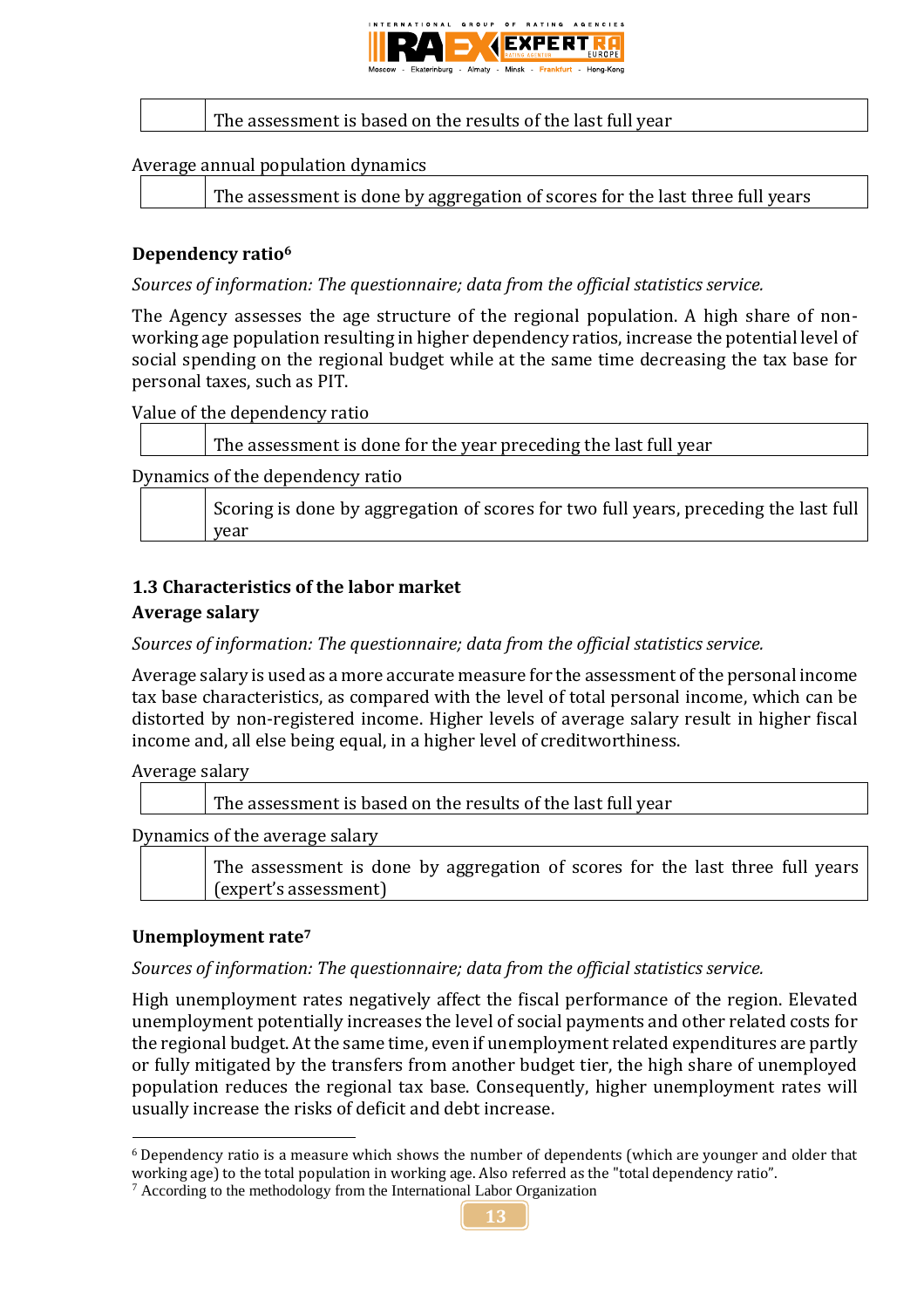

Unemployment rate

|  | The assessment is based on the results of the last full year |
|--|--------------------------------------------------------------|
|  | Unemployment rate dynamics                                   |
|  |                                                              |

| The assessment is done by aggregation of scores for the last three full years |  |  |  |  |  |  |
|-------------------------------------------------------------------------------|--|--|--|--|--|--|
| (expert's assessment)                                                         |  |  |  |  |  |  |

## **1.4 Level of infrastructure development and geographical location**

# **Proximity of the region to the capital or to the most developed part of the country**

*Sources of information: The questionnaire; data from the official statistics service; open sources.*

Proximity of the region to the capital or to the most developed part of the country (in some cases) in terms of infrastructure, is used to assess the risks related to the region's geographical location. Unit cost of transport and social infrastructure in regions with nonfavorable nature characteristics (such as mountains, deserts or territories with extreme climate) as well as in regions located far from the most populated zones of a country, are higher as compared with regions located close to the main economic and financial centers. In addition, the formers have more barriers to increase its tax base. Hence, favorable geographical location positively affects the region's creditworthiness.

The assessment of this factor shall be based on the assessment of the distance between the regional capital and country capital (or the most developed part of the country), as well as transport accessibility of the region.

| <b>Score</b> | <b>Description</b>                                                                |
|--------------|-----------------------------------------------------------------------------------|
|              | The region is located in the less populated part of the country far away from the |
|              | national capital or the most developed part of the country and the regional       |
|              | territory is characterized by non-favorable nature characteristics (such as       |
|              | mountains, deserts or territories with extreme climate)                           |
|              | The region is located in the less populated part of the country far away from the |
| $-0,5$       | national capital or the most developed part of the country                        |
|              | All other cases                                                                   |
|              | The region is characterized by favorable geographical location as compared to its |
| 0,5          | national peers                                                                    |
|              | The region is bordered with the national capital or the most developed part of    |
|              | the country (or it is belong to such types of the territories)                    |

#### **Road density**

*Sources of information: The questionnaire; data from the official statistics service.*

Road density is used as the basic characteristic of the infrastructure development of the region. Authorities of the territories having low levels of this indicator have to maintain larger capital expenditures to compete with more developed regions and therefore have a higher risks of deficit and debt increase.

|  | The assessment is done for the last full year (expert's assessment) |
|--|---------------------------------------------------------------------|
|  |                                                                     |

**14**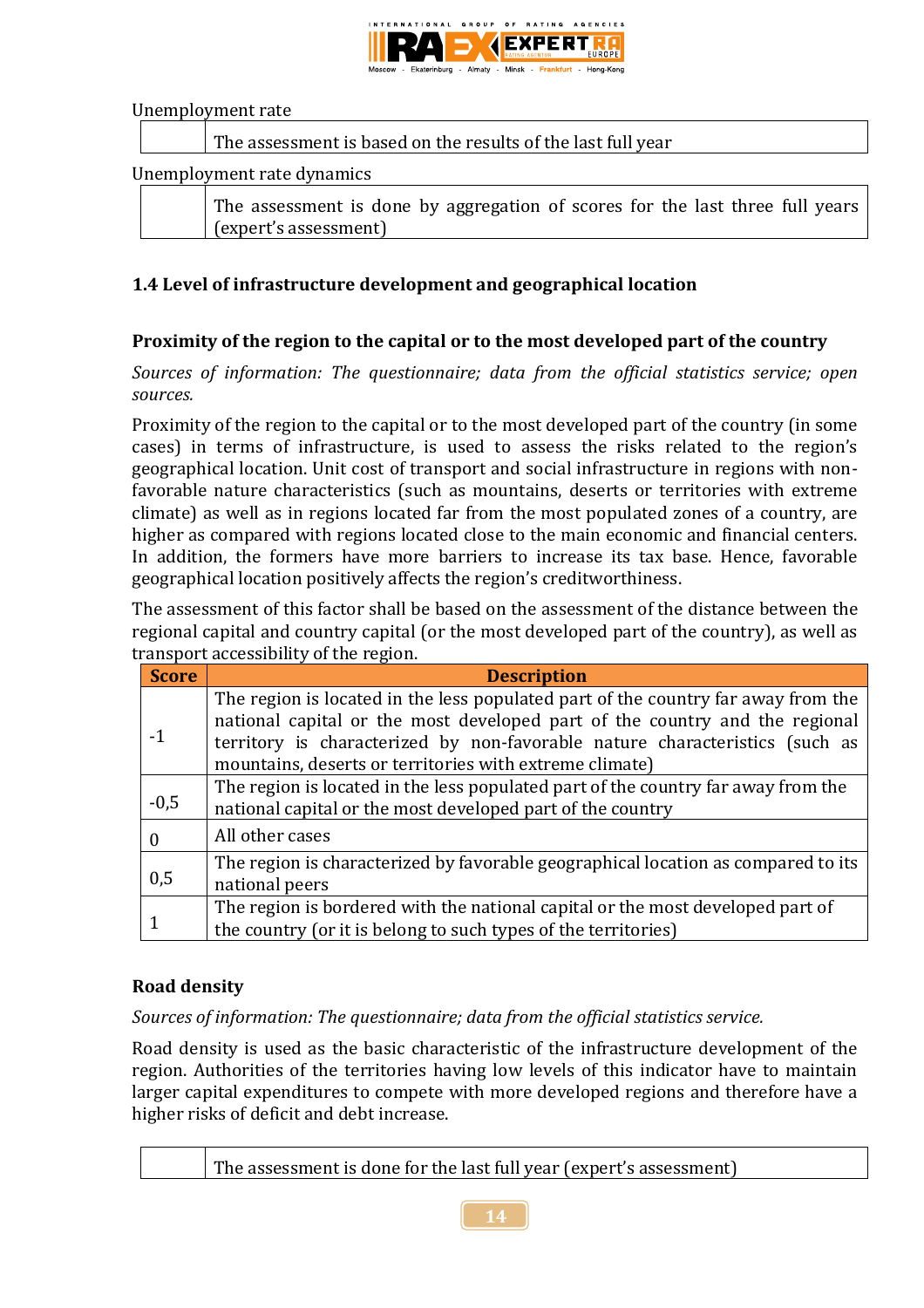

# **Availability of big sea ports<sup>8</sup>**

*Sources of information: The questionnaire; data from the official statistics service; open sources.*

The Agency considers the presence of big sea ports as an additional advantage for the regional economy and fiscal revenues, since this type of infrastructure provides benefits from foreign trade for the region.

| Score  | <b>Description</b>                                        |
|--------|-----------------------------------------------------------|
| $\sim$ | There are no big sea ports on the territory of the region |
|        | There are big sea ports on the territory of the region    |

#### **1.5 Investment climate**

## **Rating of investment attractiveness**

*Sources of information: Independent complex indexes of business climate, calculated by local or international think tanks or non-government organizations.*

The Agency uses qualitative assessments of investment attractiveness, such as independent complex indexes of business climate, calculated by local or international think tanks or nongovernment organizations.

The assessment is done for the last full year (expert's assessment)

#### **Investments per capita**

*Sources of information: The questionnaire; data from the official statistics service; Data from the State authority which is in charge of the national financial policy.*

The total investments per capita indicator shows the actual values of funds invested on the territory of the region. High levels of this indicator show the widening industrial base and increasing level of infrastructure development of the region, and therefore, are related to the broader future tax base as compared with the current stance.

Investments per capita

| The assessment is done for the last full year |
|-----------------------------------------------|
|                                               |

Dynamics of investments per capita

The assessment is done by aggregation of scores for the last three full years (expert's assessment)

#### **Foreign investments per capita**

*Sources of information: The questionnaire; data from the official statistics service; Data from the State authority which is in charge of the national financial policy.*

<sup>1</sup> <sup>8</sup> Only for regions from countries which have access to the See. For land-locked countries availability of big transport nodes and river ports shall be assessed.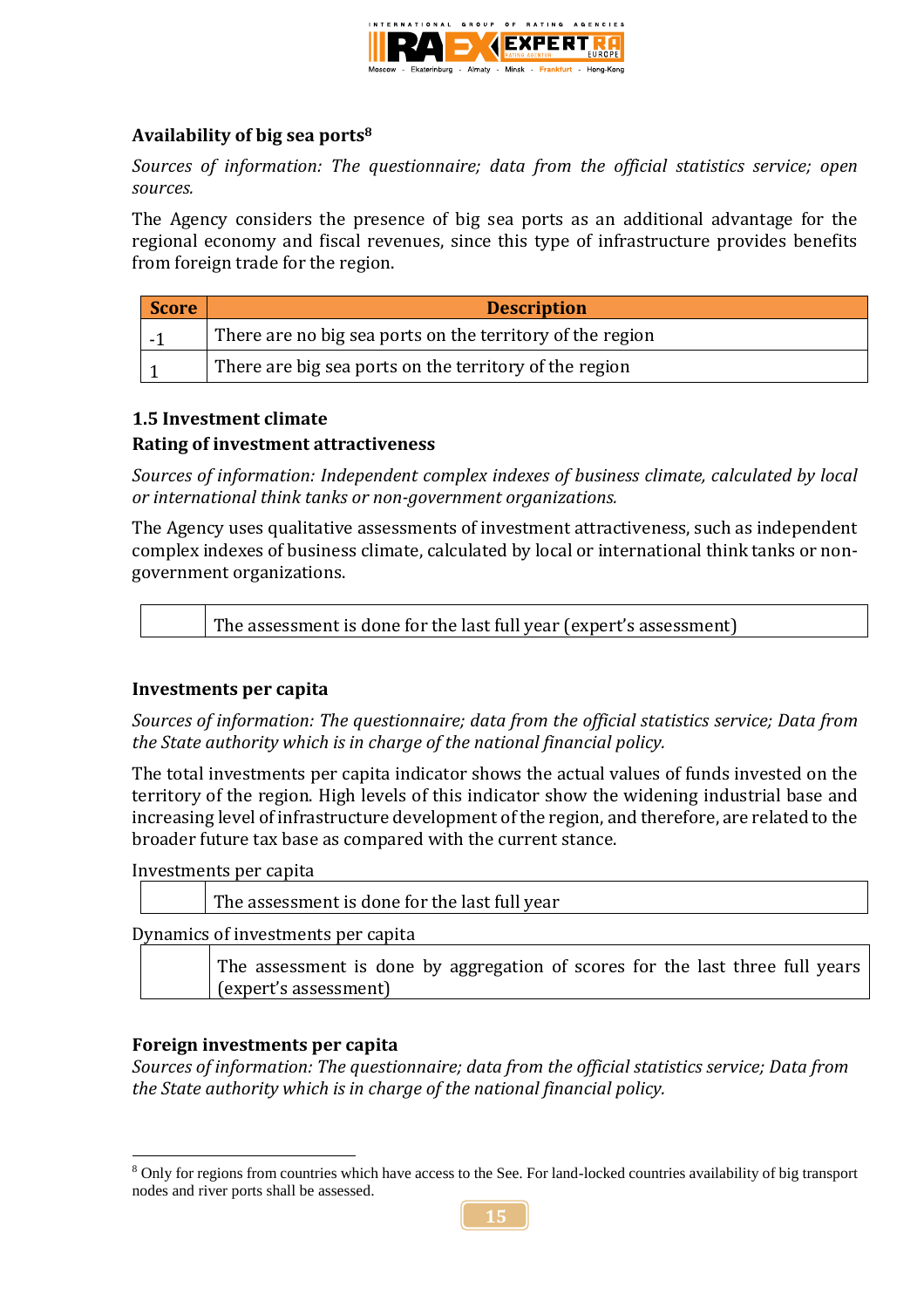

Foreign investments per capita focuses on the attractiveness of the region for foreign investors, which are not only the source of additional funds for the economy and taxes for the budget, but also usually source of new technologies and industry standards (especially for developing countries).

| Foreign investments per capita |  |
|--------------------------------|--|
|                                |  |

| The assessment is done for the last full year                                                          |
|--------------------------------------------------------------------------------------------------------|
| Dynamics of foreign investments per capita                                                             |
| The assessment is done by aggregation of scores for the last three full years<br>(expert's assessment) |

# **2. Financial risks analysis**

The structure of financial risks analysis provided in the Methodology is intended for the regions from countries with fiscal federalism system. For regions of countries with another type of budget system, the algorithm of assessment of some indicators can be different.

# **2.1 Budget balance**

## **Volume of revenues**

*Sources of information: The questionnaire; data from the State authority which is in charge of the national financial policy.*

The volume of revenues and its dynamics are used as an indicator of the size and stability of the funding base.

Revenues of the consolidated regional budget<sup>9</sup>

|  | The assessment is done for the last full year |  |  |
|--|-----------------------------------------------|--|--|
|--|-----------------------------------------------|--|--|

Dynamics of revenues of the consolidated regional budget

The assessment is done by aggregation of scores for the last three full years

Revenues of the regional budget $10<sup>10</sup>$ 

The assessment is done for the last full year (expert's assessment)

Dynamics of revenues of the regional budget

The assessment is done by aggregation of scores for the last three full years (expert's assessment)

# **Structure of the budget expenses**

1

*Sources of information: The questionnaire; data from the State authority which is in charge of the national financial policy.*

The Agency focuses on the expenses flexibility in order to assess which share of fiscal expenditures can be easily reduced in case of financial stress. Current expenditures such as salaries or obligatory social payments are usually difficult to reduce on short notice without

<sup>9</sup> For this methodology **consolidated regional budget** refers to the own budget of the region plus budgets of lower levels of budget system (for territories included in the region), plus off-budget regional and local funds. <sup>10</sup> For this methodology **regional budget** refers to the own budget of the region without budgets of lower levels of budget system (for territories included in the region) and off-budget regional and local funds.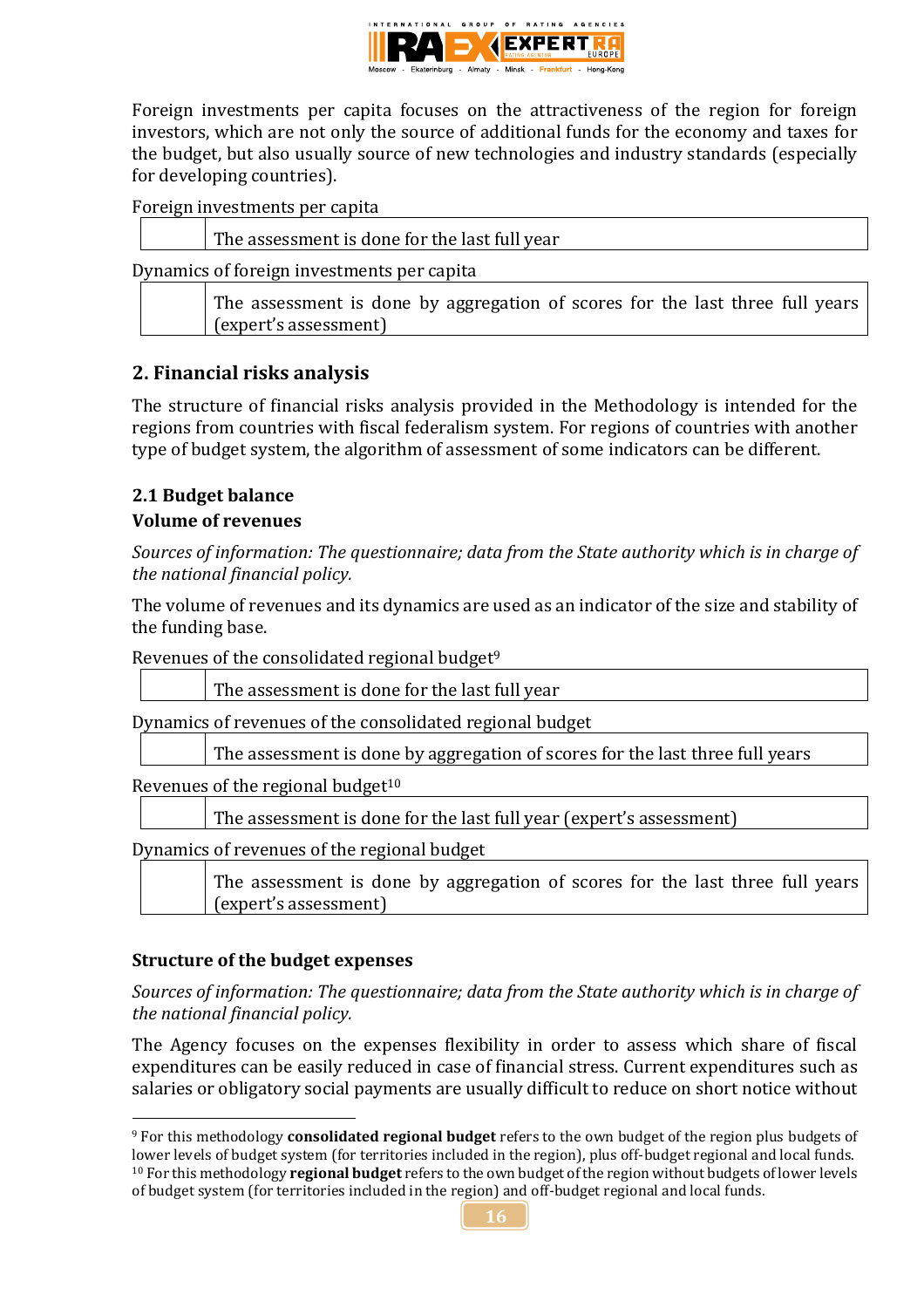

negative economic and social consequences, while capital expenditures are considered as a more flexible part of the fiscal expenses.

The share of capital expenses in the structure of the regional budget expenditures

The assessment is done for the last full year (expert's assessment)

# **Budgetary deficit/ surplus**

*Sources of information: The questionnaire; data from the State authority which is in charge of the national financial policy.*

The level of fiscal balance is used by the Agency as a resulting measure for the assessment of the fiscal performance of the region. A fiscal surplus shows that the region has enough revenues not only to cover its current expenditures, but also to pay its financial liabilities, create financial reserves or invest funds in development projects. In contrast, a sustained budgetary deficit can lead to debt increase, and therefore negatively affect the creditworthiness assessment.

Amount of deficit/ surplus of the regional budget

| The assessment is done for the last full year                                                          |
|--------------------------------------------------------------------------------------------------------|
| Dynamics of the deficit/surplus of the regional budget                                                 |
| The assessment is done by aggregation of scores for the last three full years<br>(expert's assessment) |

# **Share of transfers from the higher budget level in the revenues structure of the consolidated regional budget**

*Sources of information: The questionnaire; data from the State authority which is in charge of the national financial policy.*

The main quantitative indicator for the assessment of the structure of revenues is the share of transfers from the highest budget level in total revenues of the consolidated regional budget. A high share of such type of revenues indicates that the regional government does not have enough own funds to finance its financial obligations and, thus, increases the exposure of the regional budget to risks related to another budgetary tier.

Share of transfers from the higher budget level in the revenues structure of the consolidated regional budget

| The assessment is done for the last full year |
|-----------------------------------------------|
|                                               |

Dynamics of the share of transfers from the higher budget level in the revenues structure of the consolidated regional budget

The assessment is done by aggregation of scores for the last three full years (expert's assessment)

# **Structure of transfers from the higher budget level**

*Sources of information: The questionnaire; data from the State authority which is in charge of the national financial policy.*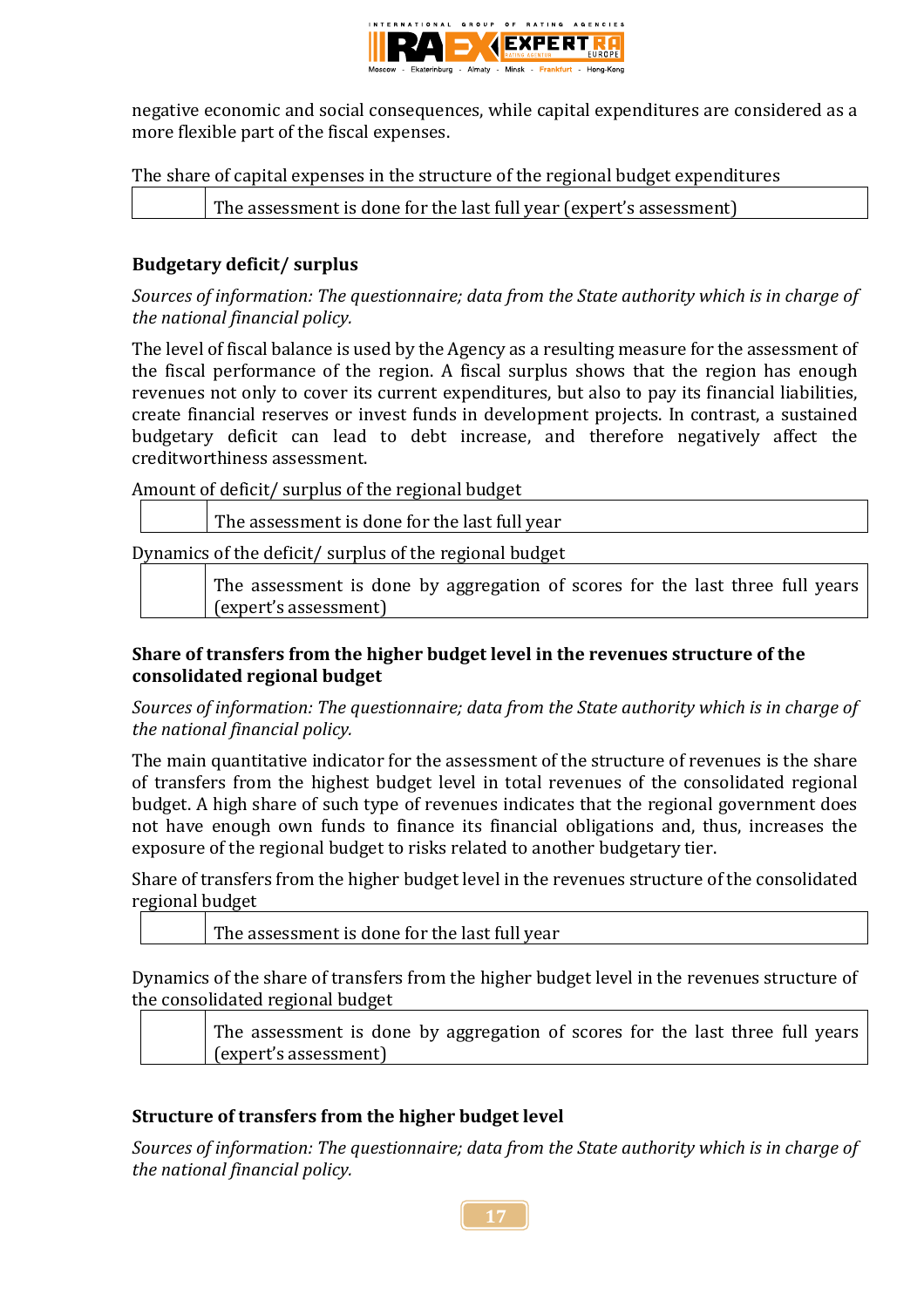

The Agency assesses the flexibility of incoming transfers. Even if the share of total transfers in the budget revenues is high, the major part of such funds can be formed by transfers not bearing any covenants or conditions. Such structure of transfers will be assessed positively by the Agency, as the regional government has more space to use incoming funds according their needs.

The assessment is done for the last full year (expert's assessment)

## **Structure of the tax revenues**

*Sources of information: The questionnaire; data from the State authority which is in charge of the national financial policy.*

The Agency assesses the structure of tax revenues to evaluate the region's dependency on particular taxes, industries or particular taxpayers.

Share and structure of the top 10 taxpayers\* making payments to all budget levels on the territory of the region.

| <b>Score</b>     | <b>Description</b>                 |  |  |  |
|------------------|------------------------------------|--|--|--|
|                  | The share of top- $10 < 25\%$      |  |  |  |
| 0,5              | The share of top-10 between 25-35% |  |  |  |
| $\boldsymbol{0}$ | The share of top-10 between 35-45% |  |  |  |
| $-0,5$           | The share of top-10 between 45-55% |  |  |  |
|                  | The share of top-10 $>55\%$        |  |  |  |

\*If the administration of the region didn't provide the information about top 10 taxpayers, the assessment of this factor shall be based on the following indicator:

The diversification of tax revenues by types

The expert's assessment for the last full year

#### **The volume of taxes collected on the territory of the region<sup>11</sup>**

*Sources of information: The questionnaire; data from the State authority which is in charge of the national financial policy.*

The Agency takes into account the volume of the tax collected on the region's territory as an indicator showing the importance of the entity for the national fiscal system and, therefore, the probability to have additional preferences or extraordinary financial support from the highest budget tier.

Volume of taxes collected on the territory of the region

1

The assessment is done for the last full year

Dynamics of the tax volume collected on the territory of the region

<sup>&</sup>lt;sup>11</sup> The full name of this indicator: The volume of taxes collected on the territory of the region and transferred to all budget levels.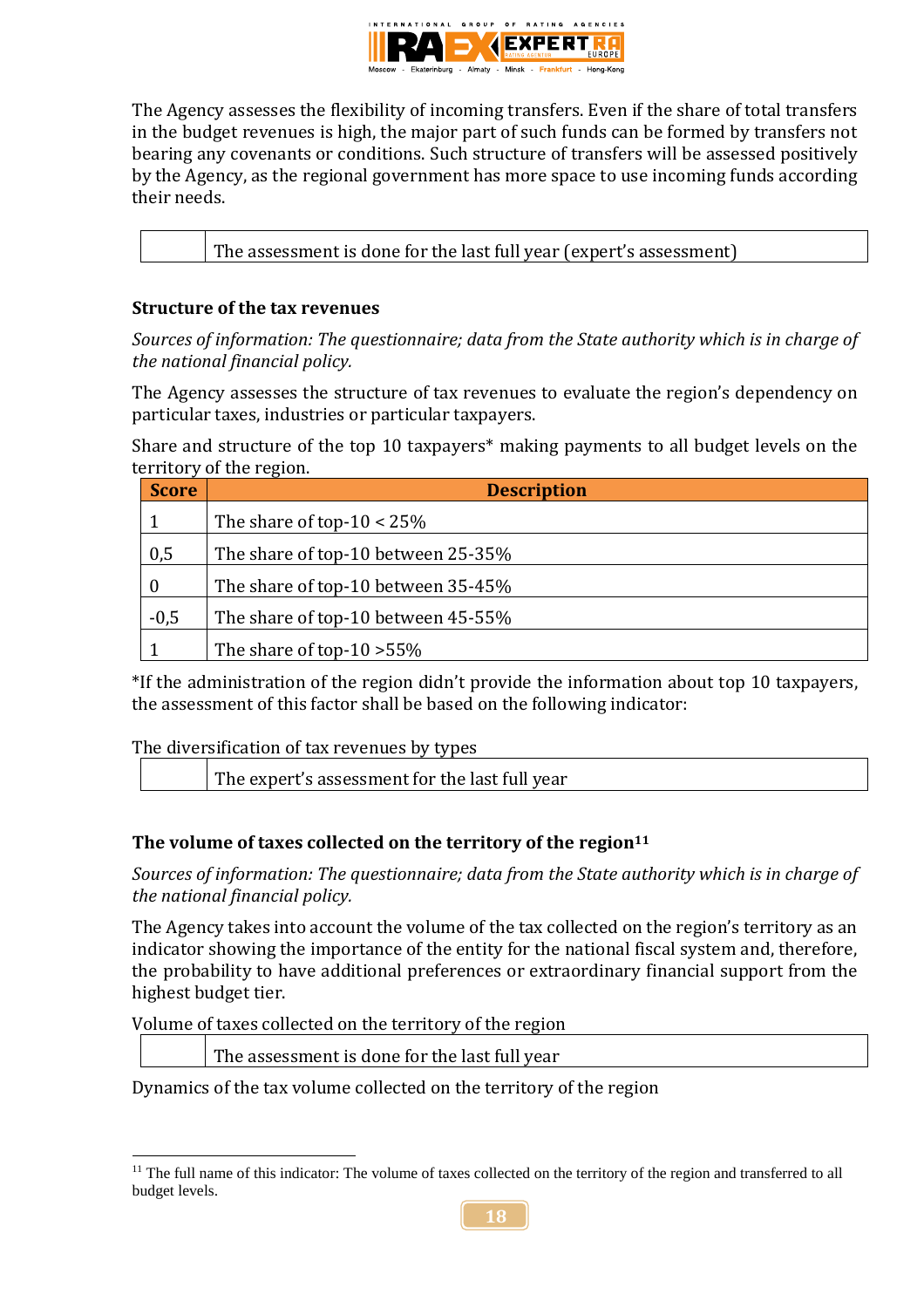

|  | The assessment is done by aggregation of scores for three full years (expert's |  |  |  |  |  |
|--|--------------------------------------------------------------------------------|--|--|--|--|--|
|  | assessment)                                                                    |  |  |  |  |  |

#### **The level of tax collection<sup>12</sup> for taxes collected on the territory of the region<sup>13</sup>**

*Sources of information: The questionnaire; data from the State authority which is in charge of the national financial policy.*

The level of tax collection shows the quality of fiscal planning of local tax authorities (or local representatives of the centralized tax collection service) and payment discipline of local taxpayers. Significant underperformance of the budget as compared to the initially planned targets reflect an overestimation of the tax base for a particular period or that local taxpayers somehow can avoid paying taxes.

Level of tax collection for taxes collected on the territory of the region

The assessment is done for the last full year (expert's assessment)

Dynamics of the level of tax collection for taxes collected on the territory of the region

The assessment is done by aggregation of scores for three full years (expert's assessment)

## **The quality of budget planning<sup>14</sup>**

*Sources of information: The questionnaire; data from the State authority which is in charge of the national financial policy.*

The level of deviation of the actual budget figures from the planned ones (according to the budget execution) is used to assess the adequacy of budget forecasting in the region. In addition, the Agency can use additional qualitative parameters and take into account results of budget management supervision by federal authorities to assess the quality of budget management.

The assessment is done for the last full year. The expert assessment is based on the deviation of the planned budget figures from the actual (according to the budget execution).

# **2.2 Debt load**

<u>.</u>

#### **The ratio of debt to own budget revenues<sup>15</sup>**

*Sources of information: The questionnaire; data from the State authority which is in charge of the national financial policy.*

<sup>&</sup>lt;sup>15</sup> Total revenues minus transfers from the higher budget level.



 $12$  The level of tax collection is assessed by the ratio of tax payments received in a certain period to the volume of tax liabilities that must be incurred in the same period according to the law.

<sup>&</sup>lt;sup>13</sup> The full name of this indicator: The level of tax collection for taxes collected on the territory of the region and transferred to all budget levels.

<sup>&</sup>lt;sup>14</sup> Expert assessment is based on the deviation of actual budget figures from planned budget figures (according to the budget execution).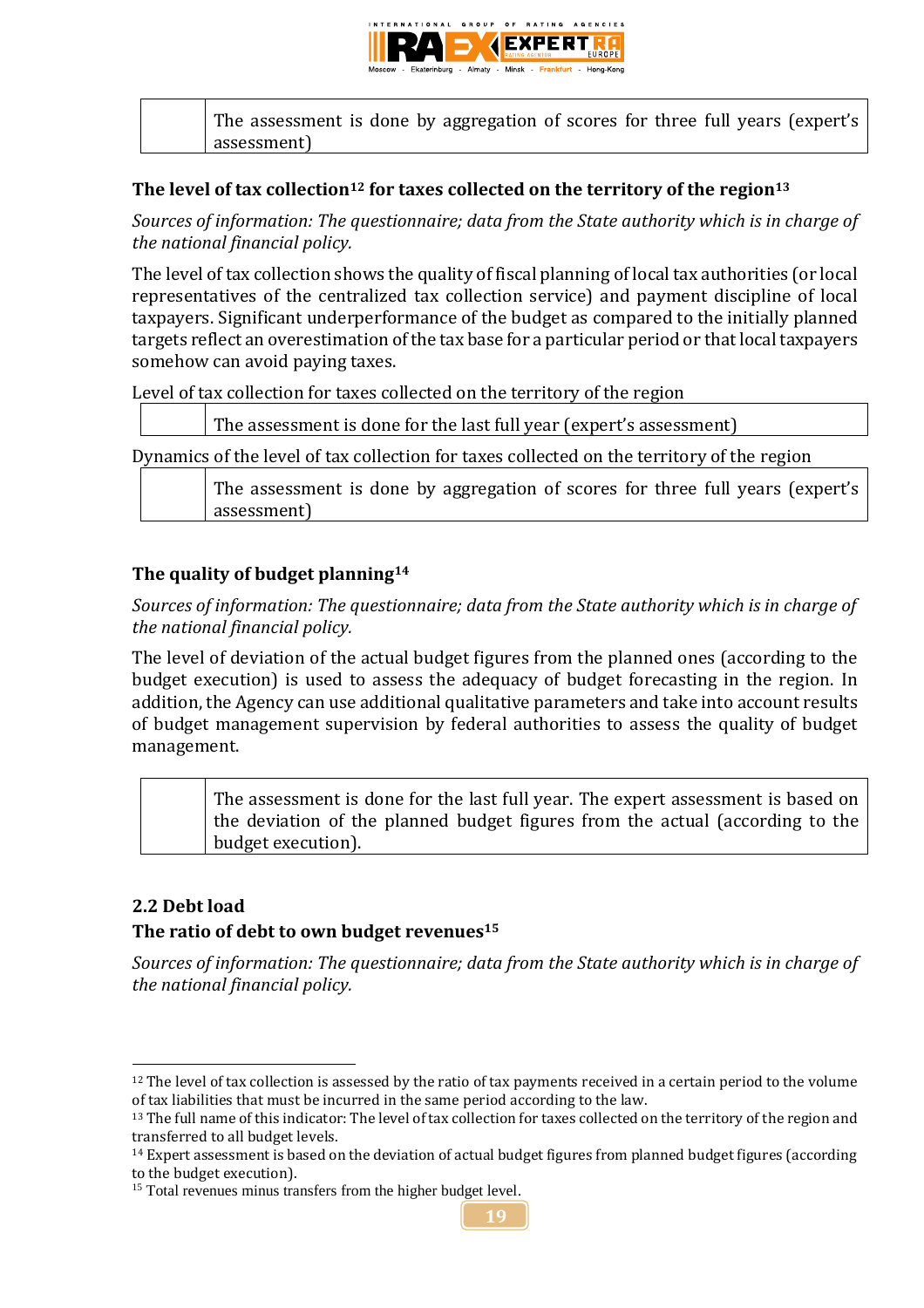

The main variable used to assess this factor is the ratio of total debt to own budget revenues (total revenues minus transfers from the higher budget level), which shows the ability of the regional government to pay its debt without external financial support.

The ratio of debt to the own budget revenues (total revenues minus transfers from the higher budget level)

The assessment is done for the last full year

Dynamics of the ratio of debt to the own budget revenues (total revenues minus transfers from the higher budget level)

The assessment is done by aggregation of scores for the last three full years (expert's assessment)

#### **Share of debt servicing expenses in the region's expenses**

*Sources of information: The questionnaire; data from the State authority which is in charge of the national financial policy.*

The Agency takes into account the share of debt servicing expenses in the region's expenses in order to determine the ability of the region to service its debts without cutting-off other budget expenditures.

Share of debt servicing expenses in the region's expenses

The assessment is done for the last full year

Dynamics of Share of debt servicing expenses in the region's expenses

The assessment is done by aggregation of scores for the last three full years (expert's assessment)

# **The ratio of debt to the value of regional government's property**

*Sources of information: The questionnaire; data from the State authority which is in charge of the national financial policy.*

The Agency takes into account the ratio of debt to the value of regional government's property in order to determine the ability of the region to meet its debt obligations in case of absence of the required volume of budget revenues.

The ratio of debt to the value of regional government's property

The assessment is done for the last full year (expert's assessment)

Dynamics of the ratio of debt to the value of regional government's property

The assessment is done by aggregation of scores for the last three full years (expert's assessment)

#### **Debt structure by maturity**

*Sources of information: The questionnaire; data from the State authority which is in charge of the national financial policy.*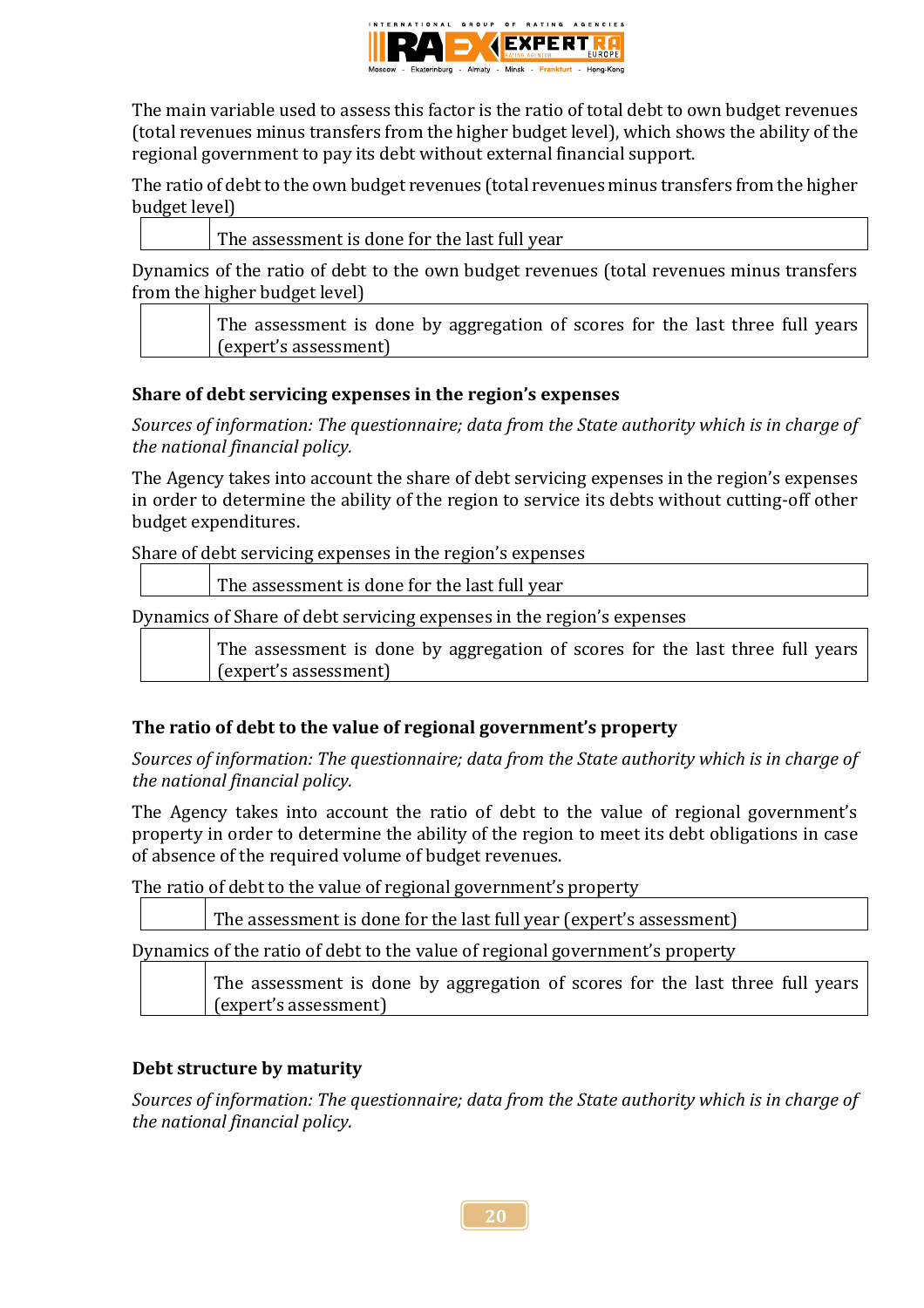

The Agency evaluates debt structure by maturity in order to determine the region's ability to fulfill obligations with maturity less than one calendar year. A high share of short-term debt is negatively assessed, because such composition of the regional liabilities creates pressure on the fiscal stance of the government in case of abrupt changes in the level of expenditures and shows the low level of fiscal planning.

The assessment is done for the last full year (expert's assessment)

## **Debt structure by lenders**

*Sources of information: The questionnaire; data from the State authority which is in charge of the national financial policy.*

The Agency evaluates debt structure by lenders in order to determine the region's dependence on the largest lender. High concentration on one single or group of related creditors is also a negative factor because it increases the dependence of the region on one source of funding and makes the debt conditions less predictable. However, if the debt is mostly formed by loans from another budget tier or non-market loans from special financial institutions (such as IMF, local development funds, etc.), this can be assessed as a positive factor due to the high probability of prolongation or restructuring.

| The assessment is done for the last full year (expert's assessment) |
|---------------------------------------------------------------------|
|---------------------------------------------------------------------|

#### **Currency structure of the debt**

*Sources of information: The questionnaire; data from the State authority which is in charge of the national financial policy.*

The Agency evaluates currency structure of debt in order to determine the region's dependence on exchange rate fluctuations and to determine potential volume of losses while discharging debt obligations. The Agency assesses high levels of FX-debt as a strong negative factor. Usually, all budget revenues of the region are nominated in local currency and, as a result, the presence of FX-debt negatively affects the volatility of the overall debt load.

The assessment is done for the last full year (expert's assessment)

# **Credit history**

*Sources of information: The questionnaire; data from the State authority which is in charge of the national financial policy.*

The Agency analyses the credit history in order to determine if there were episodes of overdue debts or defaults in the credit history of the region. The Agency analyses the credit history of the rated region on the basis of the recorded debt repayment, public debt instruments issuing, assigned credit ratings, as well as presence of defaults and overdue financial liabilities in the past.

The assessment is done for 5 full years preceding to the rating assignment (expert's assessment)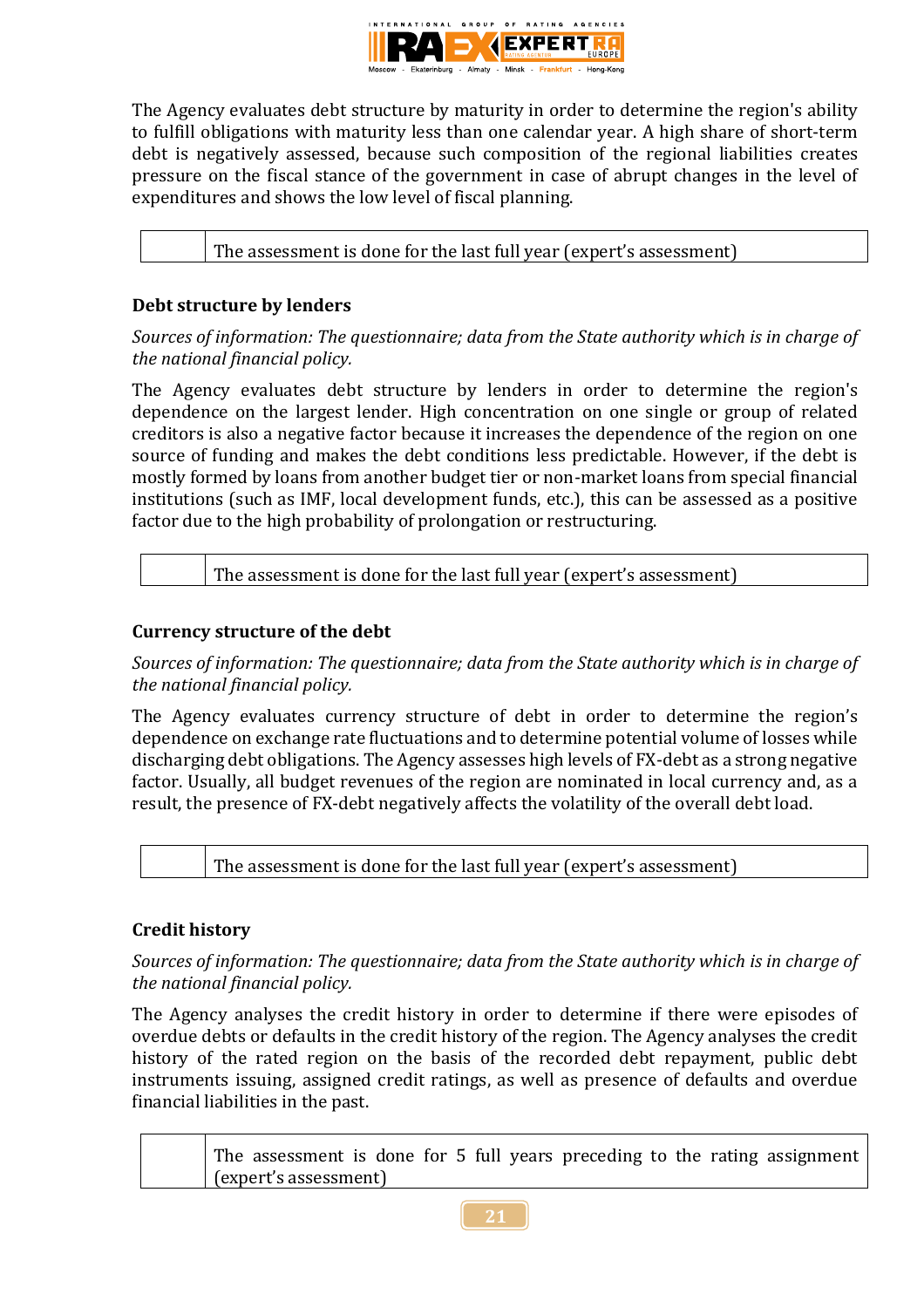

## **3. Political risk analysis**

#### **3.1 Risks of conflicts between representative and executive authorities of the region**

#### *Sources of information: open sources.*

Presence of such conflicts are assessed by the Agency as a negative factor as they substantially distort the quality of budget planning and budget execution (including debt repayments). In extreme scenarios, if the legislature has the right to block debt repayments from the regional budget and has a conflict with executive authorities, the latter increases the probability of default even if the financial ratios remain at acceptable levels.

#### **3.2 Risks of conflicts between regional and federal (central) governments**

#### *Sources of information: open sources.*

Conflicts between regional and federal (central) governments substantially increase the risks of regional defaults, especially in the countries with large scaled budget equalization. If a region which depends heavily on budget transfers has a conflict with the central government, it decreases the probability of financial support from the highest budget tier, especially if the fiscal rules are not transparent. Therefore, such regions are more exposed to default risks.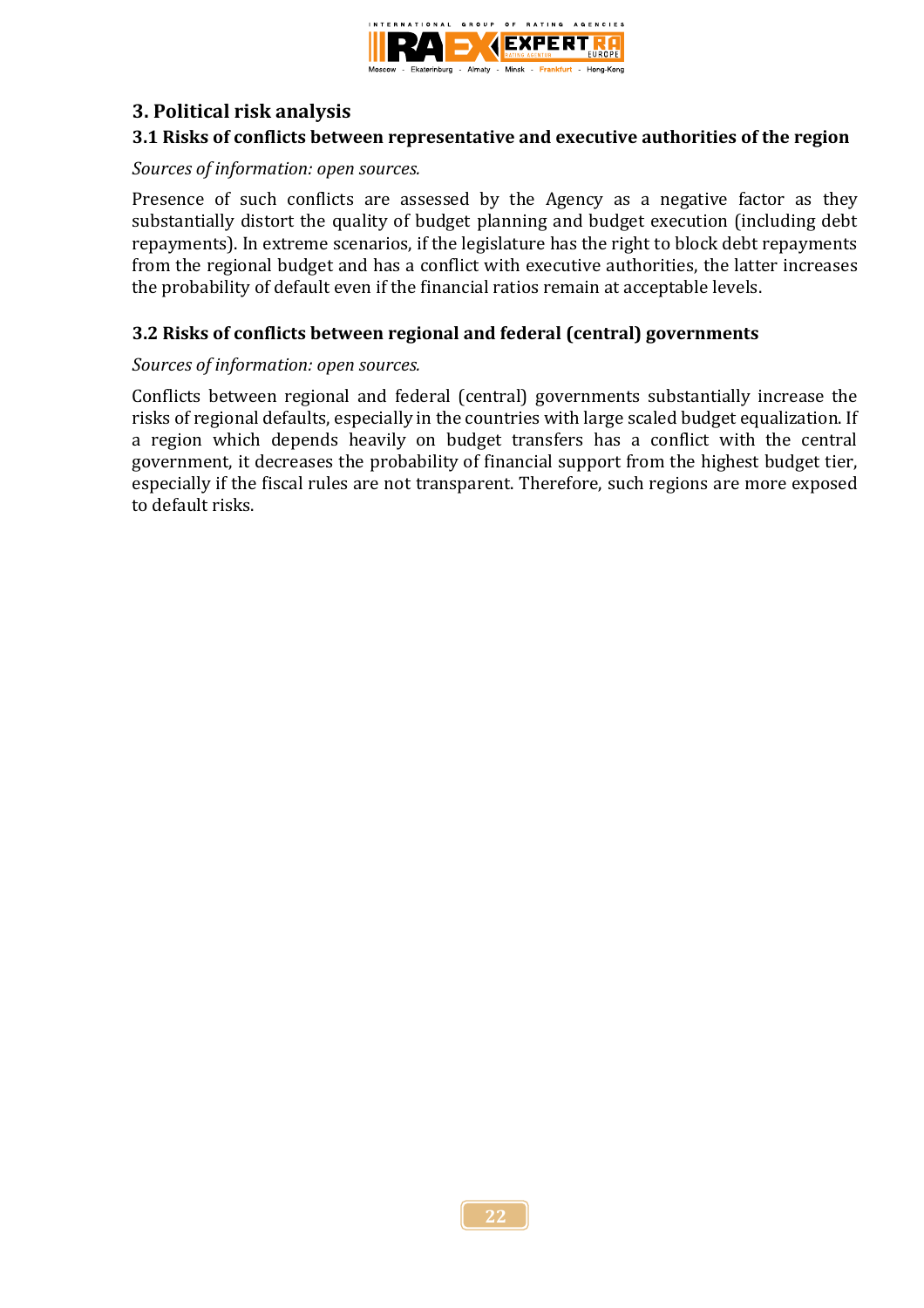

# **6. The rules for the determination of the outlook on the credit rating**

Rating-Agentur Expert RA GmbH determines the rating outlook according to this methodology. Rating outlook means the opinion of the Agency on the probability of changes of the rating in one-year perspective (unless indicated otherwise). The credit rating of the rated entity can be assigned with one of the following outlooks:

- Positive outlook (high probability of rating upgrade within the following 12 months);
- Negative outlook (high probability of rating downgrade within the following 12 months);
- Stable (high probability of rating maintenance within the following 12 months);
- Developing outlook (the probability of the following rating actions is equal for the 3 months horizon: upgrade, downgrade and rating maintenance).

The outlook on the rating of the region is based on the Agency's expectations about the dynamics of the indicators, used in this methodology, i.e. the outlook is affected by the same factors as the assigned rating.

When assigning the outlook, the Agency takes into account the historical data of the rated entity, data from the entity's strategy, the Agency's own macroeconomic forecast.

When assessing the rated entity's perspectives the Agency uses the key rating assumptions for the possible scenarios of the entity's dynamics, as well as the probability of each scenario. Such scenarios are the subjective opinion of the members of the rating committee. These scenarios can be based on the official strategy of the rated entity and internal calculations of the Agency. The outlook is sensitive to the final decision of the rating committee in the most probable scenario of the entity's dynamics. The planned changes in the regulation are taken into account for the outlook determination if they can have a significant influence on the rating.

The rating committee can determine the criteria, satisfaction or non-satisfaction of which, can lead to the changes in the rating (rating sensitivity).